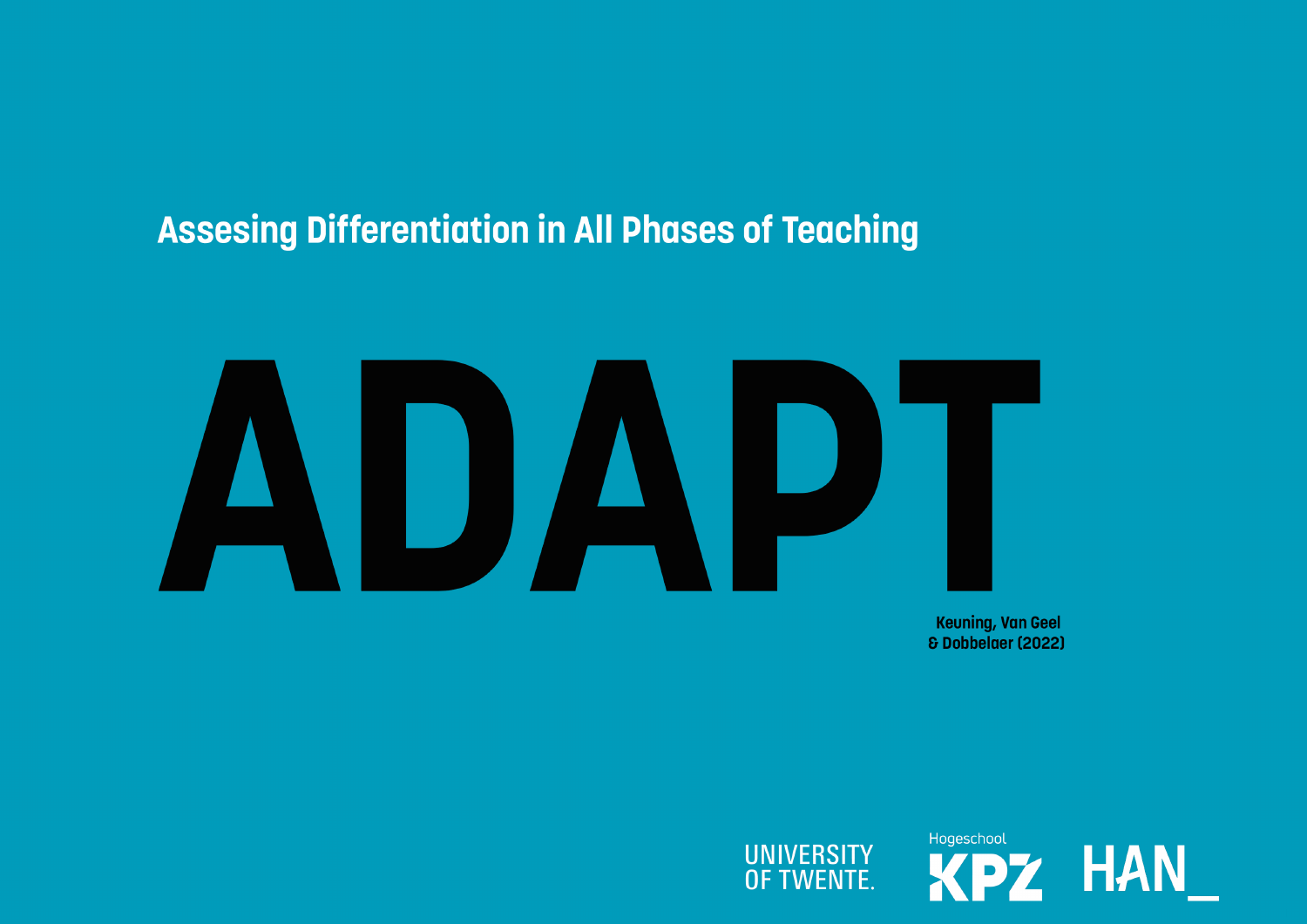#### **ADAPT**

#### Authors:

Dr. Trynke Keuning, Hogeschool KPZ (t.keuning@kpz.nl)

Dr. Marieke van Geel, University of Twente (marieke.vangeel@utwente.nl) Dr. Marjoleine Dobbelaer, HAN University of Applied Sciences (Marjoleine.Dobbelaer@han.nl)

This work was supported by the Nederlandse Organisatie voor Wetenschappelijk Onderzoek [grant number 405-15-733].

The translation of the ADAPT instrument was funded by ELAN, Department of Teacher Development, University of Twente, The Netherlands.

We highly welcome researchers and institutions around the world to collaborate with us and work with the ADAPT instrument. Please do not hesitate to contact us for more information about the use of ADAPT and possible (inter)national collaborations.

ADAPT May 2022

This work is licensed under a CC BY-NC-SA 4.0 licence. This license allows reusers to distribute, remix, adapt, and build upon the material in any medium or format for noncommercial purposes only, and only so long as attribution is given to the creator. If you remix, adapt, or build upon the material, you must license the modified material under identical terms.



To cite the ADAPT instrument please use the following reference:

Keuning, T., Van Geel, M., Dobbelaer, M., (2022). ADAPT: Assessing Differentiation in All Phasses of Teaching. Enschede: University of Twente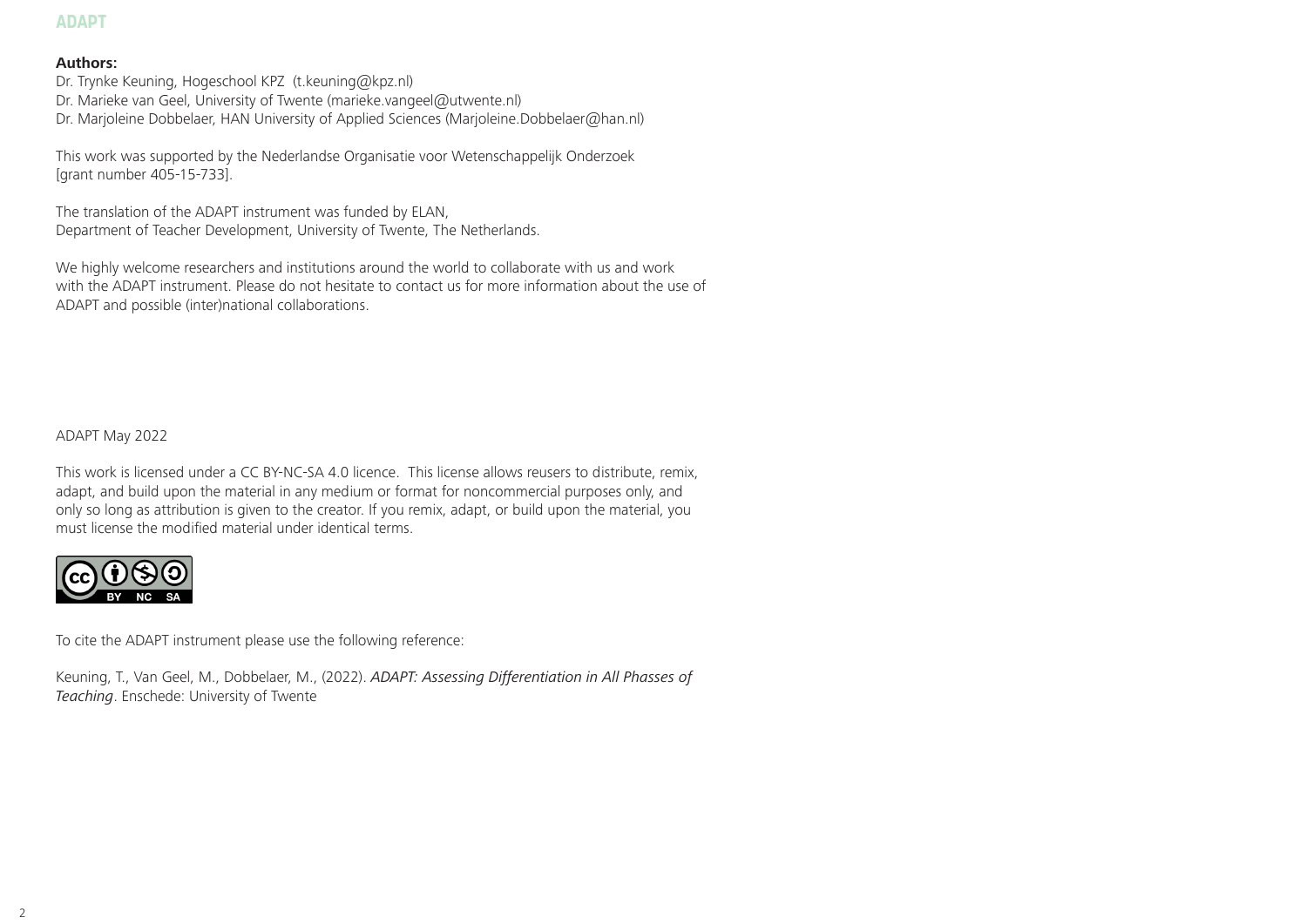#### **Introduction**

The aim of differentiated instruction is to adapt education to the students' diverse educational needs (e.g. Deunk et al, 2015), mostly their current level of knowledge and skills (Tomlinson et al., 2003). Roy et al. (2013, p. 1187) define differentiation as: "an approach by which teaching is varied and adapted to match students' abilities using systematic procedures for academic progress monitoring and databased decisionmaking."

Providing education that matches students' needs can be considered "a cornerstone of effective instruction" (Parsons et al., 2017), but for successful implementation of differentiation, teachers need a broad range of skills and underlying knowledge (Van Geel et al., 2019). Based on a cognitive task analysis, Keuning and Van Geel (2021) not only distinguished four phases in which teachers prepare and perform differentiated instruction (1. prepare a period and module, 2. prepare a lesson, 3. perform a lesson, and 4. evaluate the lesson), but also identified five underlying principles for differentiation, that should be leading teachers' instructional decisions: 1) strong goal-orientation, 2) continuously monitor students' progress and understanding, 3) challenge all students, 4) adapt instructions and exercises in order to match students' needs, and 5) stimulate students' self-regulation (Keuning & Van Geel, 2021).

Because three out of four phases take place outside the classroom, and due to the importance of the cognitive aspect of differentiated instruction (teachers need to make deliberate instructional decisions, prior to and during the lesson), Van Geel et al. (2019) concluded that in order to assess the degree and quality of differentiated instruction, a classroom observation would not suffice. The ADAPT-instrument was developed: Assessing Differentiation in All Phases of Teaching (Keuning et al., 2020) in which 23 indicators are scored based on a classroom observation, combined with an interview with the teacher. In Table 1 an overview of the 23 indicators divided over the 4 phases of differentiation is provided. For each indicator indicated which principle is involved

| <b>Phase</b>        |                                        |     | <b>Indicator</b>                                                                                         |  |  | <b>Principle of differentiation</b> |  |  |  |
|---------------------|----------------------------------------|-----|----------------------------------------------------------------------------------------------------------|--|--|-------------------------------------|--|--|--|
|                     |                                        |     |                                                                                                          |  |  |                                     |  |  |  |
|                     | 1. Period and<br>module<br>preparation | 1.1 | Evaluation of student learning achievements                                                              |  |  |                                     |  |  |  |
|                     |                                        | 1.2 | Insight into educational needs                                                                           |  |  |                                     |  |  |  |
|                     |                                        | 1.3 | Insight into the range of instruction offered                                                            |  |  |                                     |  |  |  |
|                     |                                        | 1.4 | Prediction of support needs                                                                              |  |  |                                     |  |  |  |
|                     |                                        | 1.5 | Determination of supplementary remedial objectives and<br>approaches                                     |  |  |                                     |  |  |  |
|                     |                                        | 1.6 | Formulation of supplementary enrichment objectives and<br>compilation of a suitable range of instruction |  |  |                                     |  |  |  |
|                     |                                        | 1.7 | Organisation of instructional sessions for groups of<br>students                                         |  |  |                                     |  |  |  |
|                     |                                        | 1.8 | Involvement of students in the objectives and approach                                                   |  |  |                                     |  |  |  |
| 2. Lesson           |                                        | 2.1 | Determination of lesson objectives                                                                       |  |  |                                     |  |  |  |
|                     | preparation                            | 2.2 | Composition of instructional groups                                                                      |  |  |                                     |  |  |  |
|                     |                                        | 2.3 | Preparation of instruction and processing for the core<br>group                                          |  |  |                                     |  |  |  |
|                     |                                        | 2.4 | Preparation of instruction and processing for the<br>intensive instructional group                       |  |  |                                     |  |  |  |
|                     |                                        | 2.5 | Preparation of instruction and processing for the<br>enrichment group                                    |  |  |                                     |  |  |  |
|                     |                                        | 2.6 | Preparation of encouragement for self-regulation                                                         |  |  |                                     |  |  |  |
| 3. Actual           | 3.1<br>teaching                        |     | Sharing of the lesson objective                                                                          |  |  |                                     |  |  |  |
|                     |                                        | 3.2 | Activation and inventory of prior knowledge                                                              |  |  |                                     |  |  |  |
|                     |                                        | 3.3 | Provision of didactically sound and purposive core<br>instruction                                        |  |  |                                     |  |  |  |
|                     |                                        | 3.4 | Monitoring of comprehension and the working process                                                      |  |  |                                     |  |  |  |
|                     |                                        | 3.5 | Instruction and processing for the intensive group in the<br>lesson                                      |  |  |                                     |  |  |  |
|                     |                                        | 3.6 | Challenging the enrichment group in the lesson                                                           |  |  |                                     |  |  |  |
|                     |                                        | 3.7 | Encouragement of self-regulation during the lesson                                                       |  |  |                                     |  |  |  |
|                     |                                        | 3.8 | Conclusion of the lesson                                                                                 |  |  |                                     |  |  |  |
| <b>4.Evaluation</b> |                                        | 4.1 | Evalueren en vervolgacties bepalen                                                                       |  |  |                                     |  |  |  |
|                     |                                        |     |                                                                                                          |  |  |                                     |  |  |  |

Table 1. Overview of all indicators and associated principles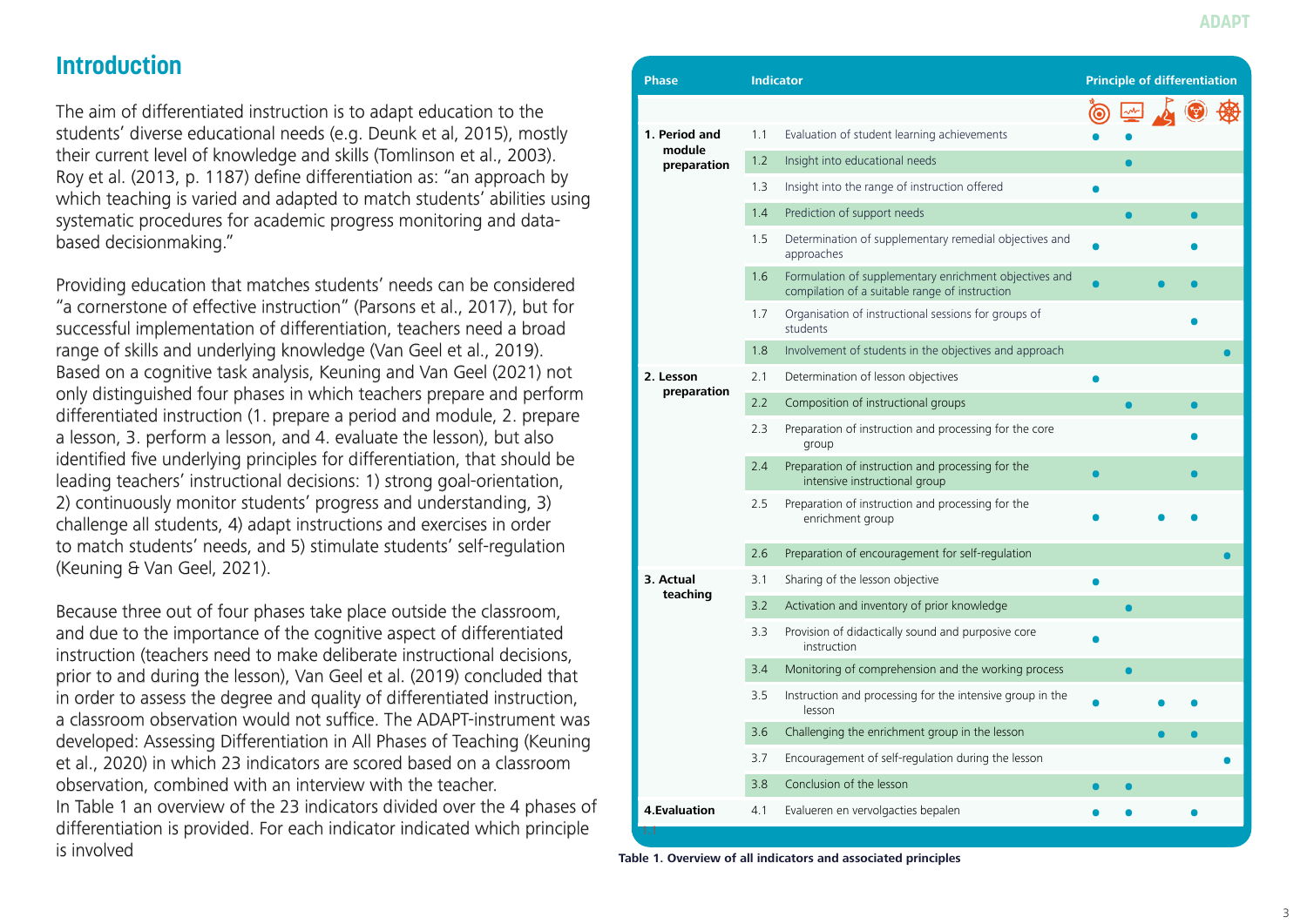## **Guidelines for using ADAPT**

ADAPT was developed based on scientific insights, and the intention is for assessors to base their scores as much as possible on these insights, and not on personal preferences. Prior to using ADAPT, we recommend studying it carefully in its entirety and to review and follow the information provided below with regard to the assessment and scoring procedures.

#### **Assessment procedure**

ADAPT is scored according to: a) lesson observation and b) an interview with the teacher, supported by the examination of relevant documents. The lesson is observed first, and then the interview is held—either immediately after the lesson or on the same day after school. This allows the assessor to include questions in the interview about what was seen during the lesson. Although relevant documents can be requested prior to the observation, they are discussed primarily during the interview.

#### **Lesson observation**

It is recommended that, prior to the observation, the assessor should briefly ask the teacher what the lesson is about and be given a copy of the method manual and/or the student materials.

The assessor observes a complete lesson in which instruction is provided to students, either to the class as a whole or otherwise. The assessor should disturb the lesson as little as possible by observing from a fixed place in the classroom and not seeking to interact with the students. During the lesson, the assessor takes notes in the space provided on the scoring form and/or on specific indicators in order to substantiate the scores. The assessor does not assign any scores during the lesson.

#### **Use of video**

Video recordings can be used as an alternative to in-person observation. The following points are important in this regard:

If possible, two cameras should be used: one camera focused on the teacher (in front of the classroom) and one camera focused on the students.

The teacher should wear a microphone, so that individual instruction and instruction provided to smaller groups of students will also be clearly audible.

#### **Interview**

In the interview, the assessor collects all of the information needed to complete ADAPT as a whole from the indicators relating to the preparation of the period, the preparation and evaluation of the lesson, and the observed lesson.

During the interview, the teacher may talk about relevant documents that support their narrative (for example a group plan, module preparation or lesson preparation). To obtain a good overview of these documents, the assessor should ask the teacher to show these during the interview. This specifically refers to the relevant documents associated with the observed lesson.

#### **Scoring procedure**

At the end of the lesson observation (after the lesson and outside the classroom), the component relating to actual teaching is scored as far as possible, so that it is clear which information for this component has yet to be retrieved in the interview. After the interview, the other indicators are scored as well, and the scores and justification for actual teaching are adjusted and/or supplemented as needed, based on information from the interview. All indicators are scored. If an assessment is not possible due to the lack of information, the score 'Cannot be assessed' is assigned. In a few cases, an option of 'Not applicable' is available.

When scoring, the assessor always uses the comprehensive scoring information for each indicator. Providing justification for a score is mandatory, thereby ensuring that the assessor can properly consider and substantiate the assessment. The justification helps the teacher to understand why a certain score has been assigned, and it is therefore important when giving feedback.

The following points are important when conducting an assessment with ADAPT:

- The guidance of students with a personal learning pathway (PLP) is not included in the assessment.
- The assessor chooses the most appropriate score based on the descriptions. The descriptions of the scores may not be entirely applicable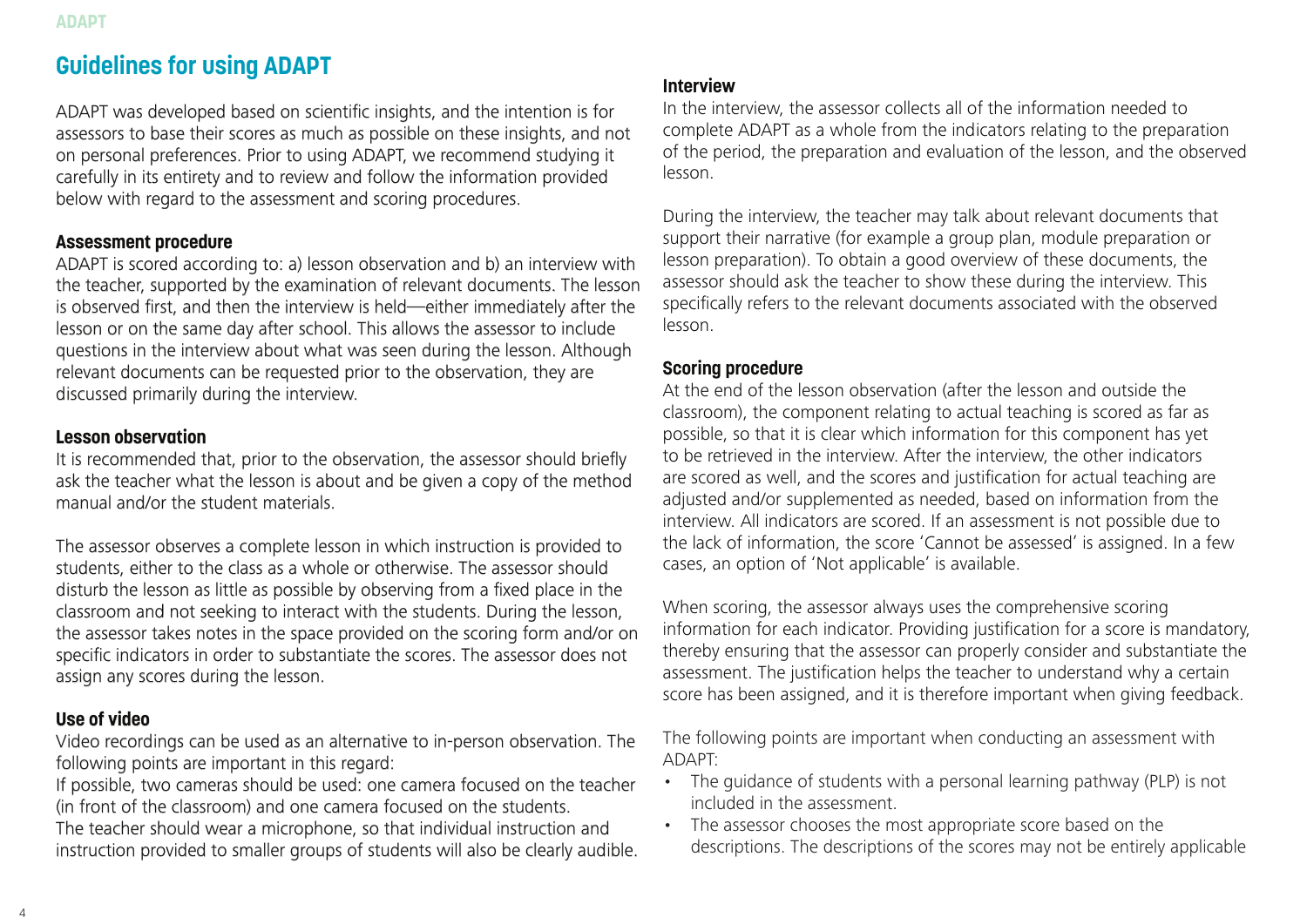to the situation in the teacher's classroom. In such cases, the assessor chooses the most appropriate score and justifies the choice.

- In case of doubt between two scores, the assessor assigns the lowest score: if a teacher meets the description for a score of 3 and it is unclear whether the teacher meets the description for a score of 4 (for example because this was not discussed during the interview), a score of 3 is assigned (the same applies for scores of 1/2 and 2/3).
- The assessor scores what the teacher does in the situation observed: the teacher's differentiation skills during the lesson and how the teacher prepared the lesson and period. Although teachers are quite likely to indicate that they normally do things differently, this is not relevant to this assessment.
- The assessor scores the indicators as fairly and objectively as possible, using the information that is available. The assessor should not make such assumptions as, 'based on what I have seen, I expect that the teacher would also do XX'.
- The assessor evaluates the indicators separately and includes in the assessment only information that is relevant to the indicator in question.
- If a teacher has a combined class and would not receive the same score for both groups (for example the teacher takes inventory of prior knowledge for Year 5 students, but not for Year 6 students), the assessor retains the highest score. The assessor notes in the justification for a score that this was not seen in the other group.

#### **References**

Deunk, M., Doolaard, S., Smale-Jacobse, A., & Bosker, R. J. (2015). Differentiation within and across classrooms: A systematic review of studies into the cognitive effects of differentiation practices. Groningen: GION onderwijs/onderzoek.

Keuning, T., Van Geel, M., Dobbelaer, M. & Van Oudheusden, S. (2020). Assessing differentiation in all phases of teaching (ADAPT). https://www. matchproject.nl/wp-content/uploads/2020/12/ADAPT-Handleiding-c-December-2020.pdf

Keuning, T. & Van Geel, M. (2021). Differentiated Teaching with Adaptive Learning Systems and Teacher Dashboards: The Teacher Still Matters Most. IEEE transactions on learning technologies, 14(2), 201-210. https://doi. org/10.1109/TLT.2021.3072143

Parsons, S. A., Vaughn, M., Scales, R. Q., Gallagher, M. A., Parsons, A. W., Davis, S. G., Allen, M. (2018). Teachers' instructional adaptations: A research synthesis. Review of Educational Research, 88(2), 205–242. doi:10.3102/0034654317743198

Roy, A., Guay, F., & Valois, P. (2013). Teaching to address diverse learning needs: Development and validation of a Differentiated Instruction Scale. International Journal of Inclusive Education, 17(11), 1186–1204. https://doi. org/10.1080/13603116.2012.743604

Tomlinson, C. A., Brighton, C., Hertberg, H., Callahan, C. M., Moon, T. R., Brimijoin, K., Conover, L. A., & Reynolds, T. (2003). Differentiating instruction in response to student readiness, interest, and learning profile in academically diverse classrooms: A review of literature. Journal for the Education of the Gifted, 27(2–3), 119–145. https://doi.org/10.1177/016235320302700203

Van Geel, M., Keuning, T., Frèrejean, J., Dolmans, D., Van Merriënboer, J., & Visscher, A. J. (2019) Capturing the complexity of differentiated instruction. School Effectiveness and School Improvement, 30(1), 51-67. https://doi.org/1 0.1080/09243453.2018.1539013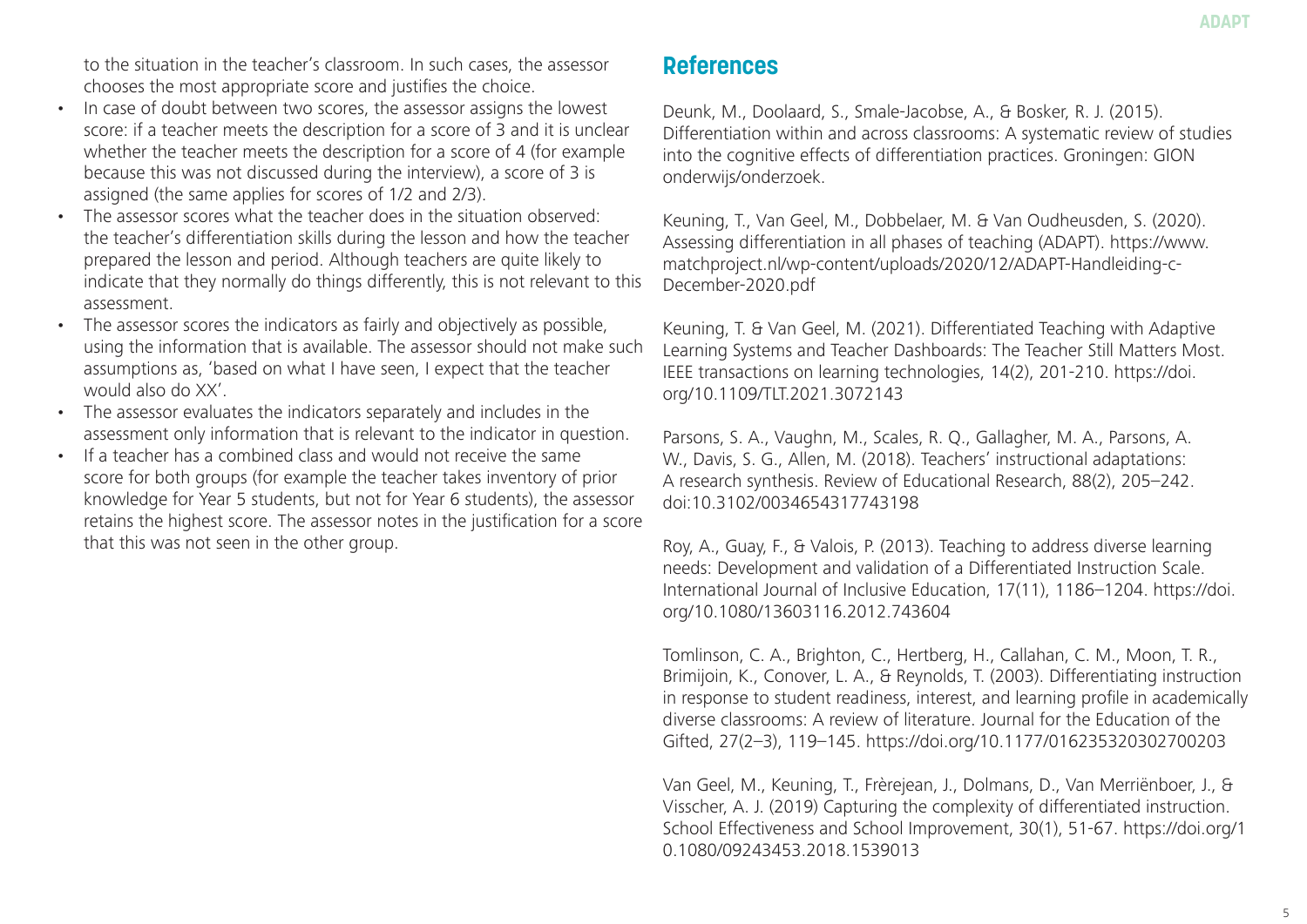**ADAPT**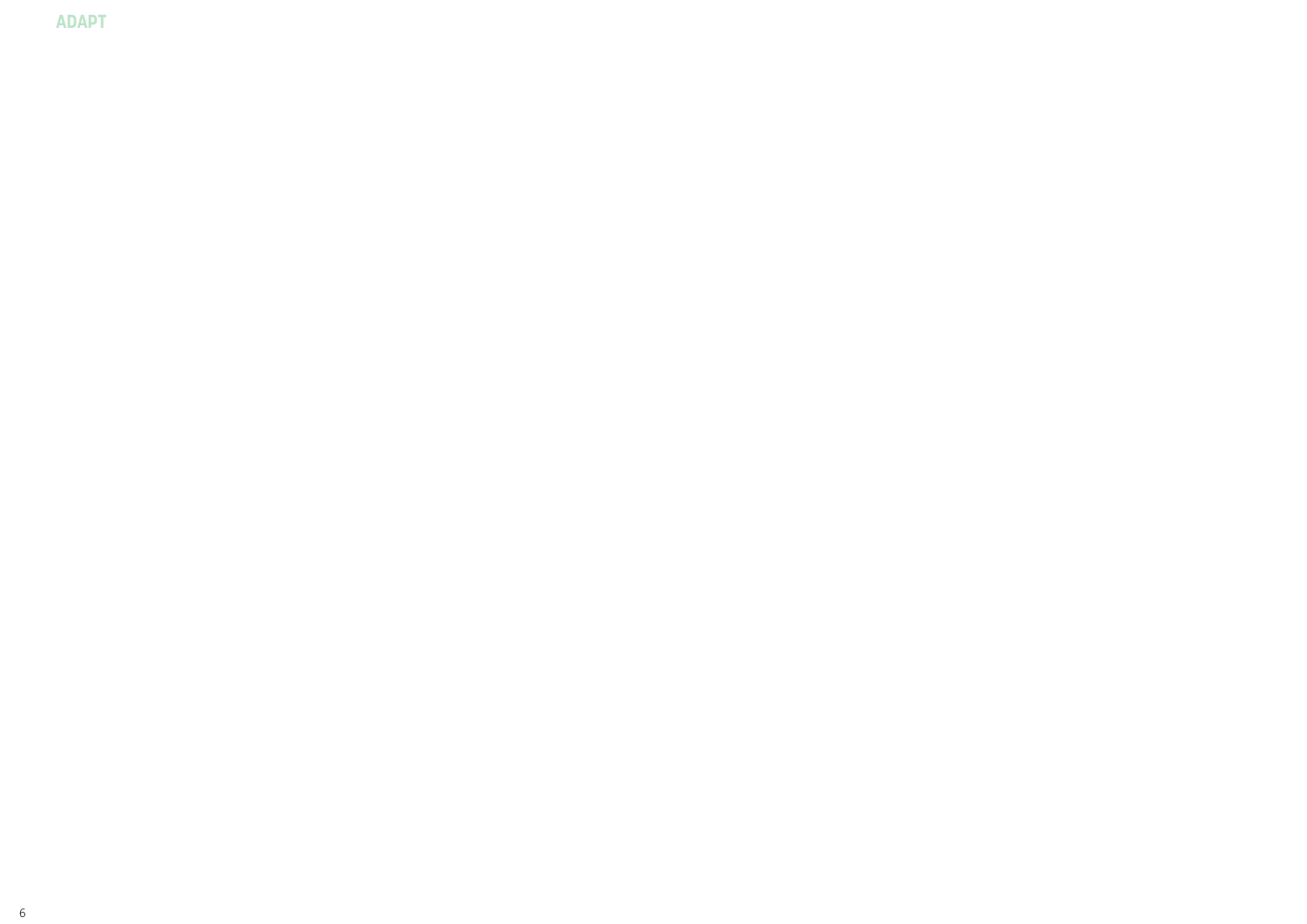The first phase in the process of differentiation is the preparation of periods and modules. The teacher prepares a period of several lessons (for example a week, module or teaching period). In the preparation of periods and modules, the teacher analyses the objectives as a whole and determines what is to be taught and assessed at which times. The teacher also charts the starting situations and educational needs of the students. The extent to which a teacher analyses results, sets objectives, has insight into the range of instruction offered and existing educational needs, and determines an appropriate instruction technique during the preparation of periods and modules is measured according to the following indicators:

- 1.1 Evaluation of student learning achievements
- 1.2 Insight into educational needs
- 1.3 Insight into the range of instruction offered
- 1.4 Prediction of support needs
- 1.5 Determination of supplementary remedial objectives and approaches
- 1.6 Formulation of supplementary enrichment objectives and compilation of a suitable range of instruction
- 1.7 Organisation of instructional sessions for groups of students
- 1.8 Involvement of students in the objectives and approach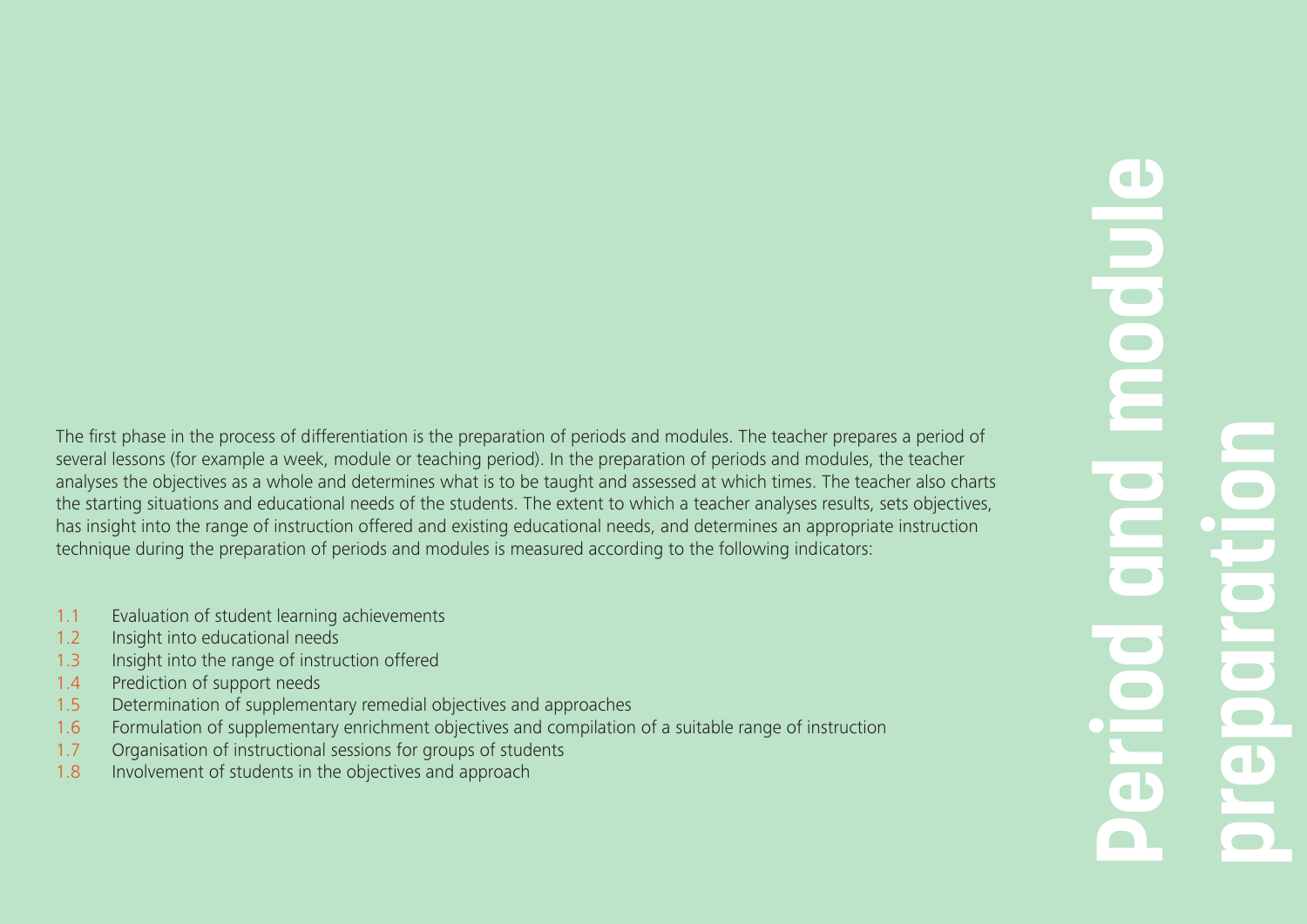#### **Evaluation of student learning achievements**

This indicator is used to score the extent to which the teacher evaluates student learning achievements. Information on student learning achievements can be obtained according to a variety of sources, including observations, daily work (digital or hard copy) and test scores. Test scores can be obtained for various types of tests (for example in the student monitoring system or the digital or other method). This could also include scores on shadow tests. For a high score on this indicator, teachers must also relate the scores of individual students to substantive objectives and determine why the objectives have been met, have been met only in part or have not been met. To this end, the teacher uses multiple sources of information.



**1.1**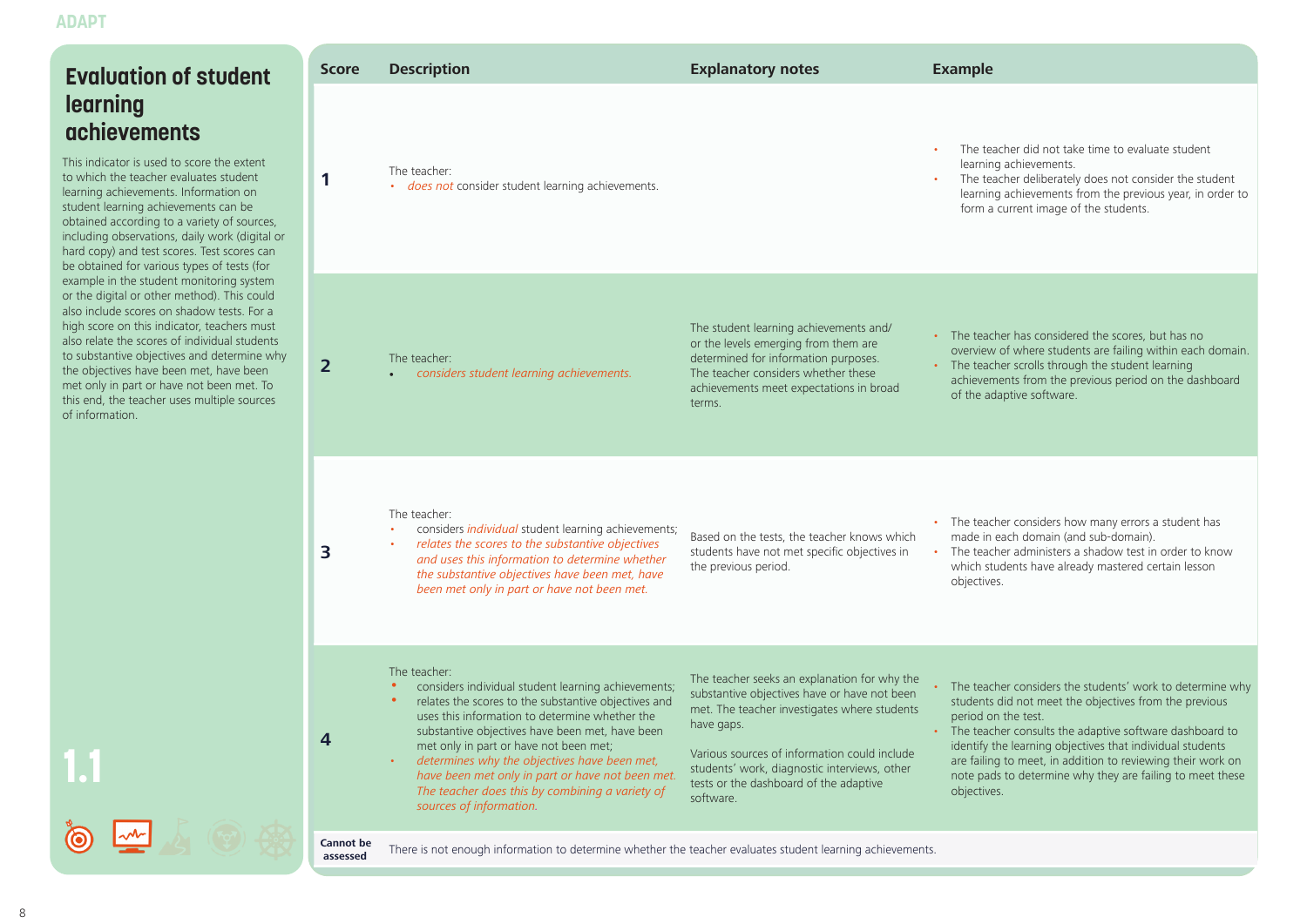#### **Insight into educational needs**

This indicator is used to measure the extent to which the teacher has insight into the general pedagogical and subjectspecific educational needs of students. This overview can be obtained in a variety of ways (for example by observing students during class or by conducting diagnostic interviews with students).

General educational needs often extend beyond the boundaries of specific subjects, and they are often related to the general learning process and/or social-emotional needs of individual students. For example, a student with a short attention span might need additional encouragement.

Subject-specific educational needs are related to the needs that students have with regard to specific subjects. These needs involve the instruction and guidance that individual students need in order to meet some or all of the objectives for specific subjects. For example, a student could have a need for concrete materials, while the rest of the class is no longer working with such materials.

A high score on this indicator is assigned to teachers who have insight into both the general and the subject-specific educational needs of the students and who also document this information.

**1.2**

Score Description **Explanatory notes** Example The teacher has no insight into the educational needs of students. • The teacher would like to get to know the students personally at the beginning of the year and therefore does not use the insights of teachers from the previous school year.

2 The teacher has insight into the general pedagogical  $\boldsymbol{or}$ subject-specific needs of students.

> The teacher has insight into the general pedagogical and subject-specific needs of students. This information is documented only in part, if at all.

• The teacher has selected a number of students who have not yet memorised the multiplication tables and who are therefore allowed to work with a chart for larger multiplication problems, but has no insight into pedagogical needs.

• There is a group plan containing the general pedagogical needs. Arithmetic teaching needs have not been charted.

- The teacher considers how many errors a student has made in each domain (and sub-domain).
- The teacher administers a shadow test in order to know which students have already mastered certain lesson objectives.

4

3

The teacher has insight into the general pedagogical and subject-specific needs of students. Both types of needs are documented.

The teacher records this overview so that it can be consulted by others.

• The teacher has a group plan containing descriptions of both social-emotional needs and teaching/educational needs for the core subjects.

The teacher has a general group overview of general needs. In addition, the teacher prepares the period and charts the students who have specific arithmetic teaching needs.

NEI There is not enough information to determine whether the teacher has insight into the educational needs of students.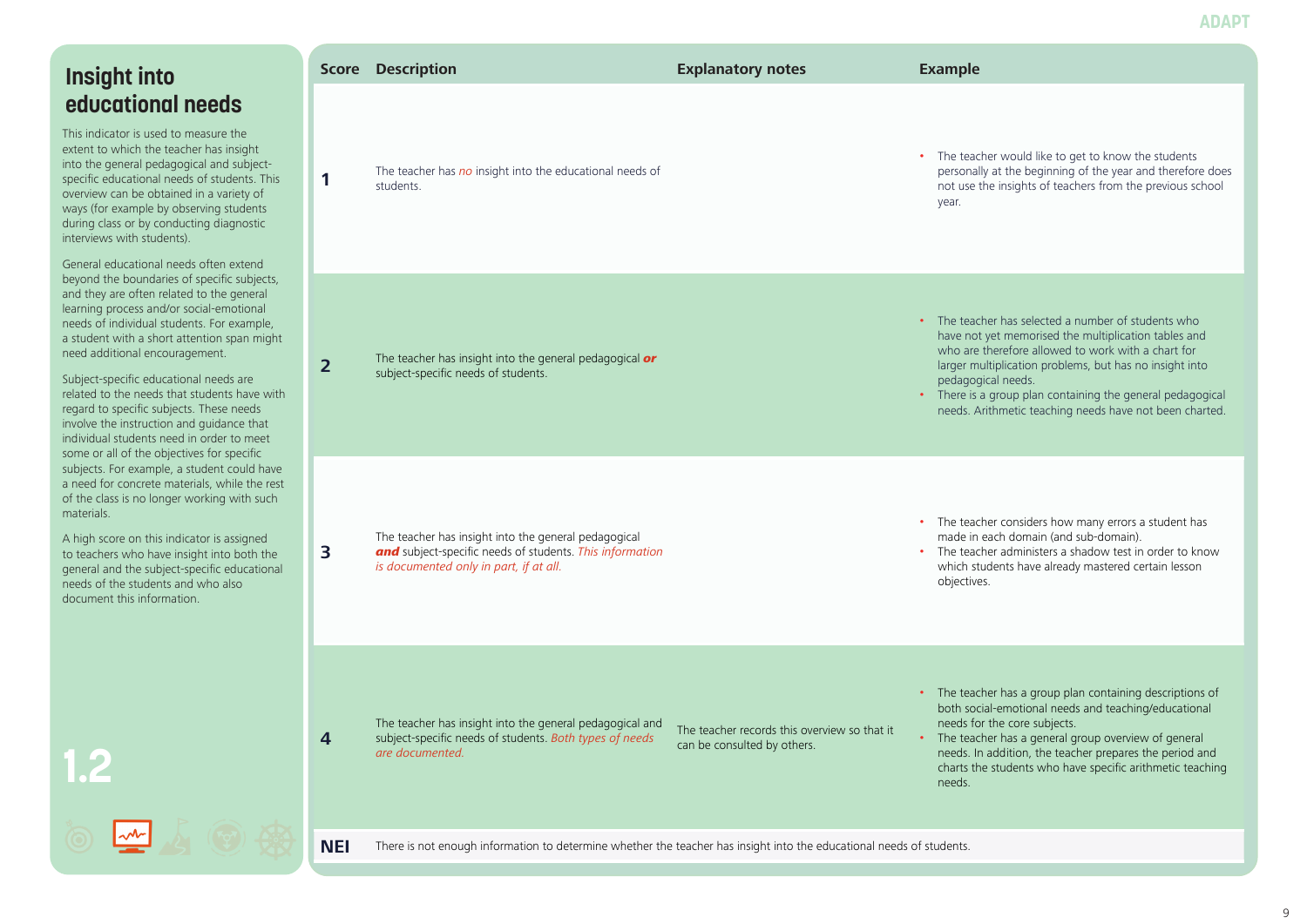#### **Insight into the range of instruction offered**

This indicator is used to measure the extent to which the teacher studies the objectives and subject matter before starting a new period of several lessons (for example a module or teaching period). Teachers who relate the objectives for the upcoming period to earlier and later objectives in the course of learning score high on this indicator. This indicator focuses only on the range of instruction offered. For example, it does not consider whether students would have trouble with specific objectives.

| <b>Score</b>   | <b>Description</b>                                                                                                                                                                                                                                                                                     | <b>Explanatory notes</b>                                                                                                                                                                                               | <b>Example</b>                                                                                                                                |
|----------------|--------------------------------------------------------------------------------------------------------------------------------------------------------------------------------------------------------------------------------------------------------------------------------------------------------|------------------------------------------------------------------------------------------------------------------------------------------------------------------------------------------------------------------------|-----------------------------------------------------------------------------------------------------------------------------------------------|
| 1              | The teacher <i>does not</i> consider the subject matter before<br>starting a period.                                                                                                                                                                                                                   |                                                                                                                                                                                                                        | The teacher knows the course of learning through personal<br>٠<br>experience and further relies completely on the digital<br>software.        |
| $\overline{2}$ | The teacher:<br>• develops an image of what will be addressed in the<br>upcoming period.                                                                                                                                                                                                               |                                                                                                                                                                                                                        | The teacher considers the objectives for the upcoming<br>$\bullet$<br>module. The teacher considers the proposed approach for<br>each lesson. |
| 3              | The teacher:<br>develops an image of what will be addressed in<br>the upcoming period and of how the students will<br>master these objectives.                                                                                                                                                         | The point here is that the teacher not only<br>understands the objectives for this period,<br>but also develops a rough idea of how these<br>objectives will be presented.                                             | The teacher studies the objectives for the upcoming<br>module and considers the proposed instructions and<br>processing in the method manual. |
| Δ              | The teacher:<br>develops an image of what will be addressed in<br>the upcoming period and of how the students will<br>master these objectives;<br>• considers the coherence between the objectives<br>to be addressed and related objectives occurring<br>earlier and later in the course of learning. | The point here is that the teacher knows<br>which objectives must have been met in<br>previous periods or must be met in the<br>upcoming period, before working on<br>subsequent objectives in the upcoming<br>period. | The teacher prepares an overview of objectives for the<br>upcoming module, indicating the learning objectives that<br>belong together.        |
| <b>NEI</b>     | There is not enough information to determine whether the teacher considers the range of instruction offered prior to the beginning of the period.                                                                                                                                                      |                                                                                                                                                                                                                        |                                                                                                                                               |

**1.3**

Ö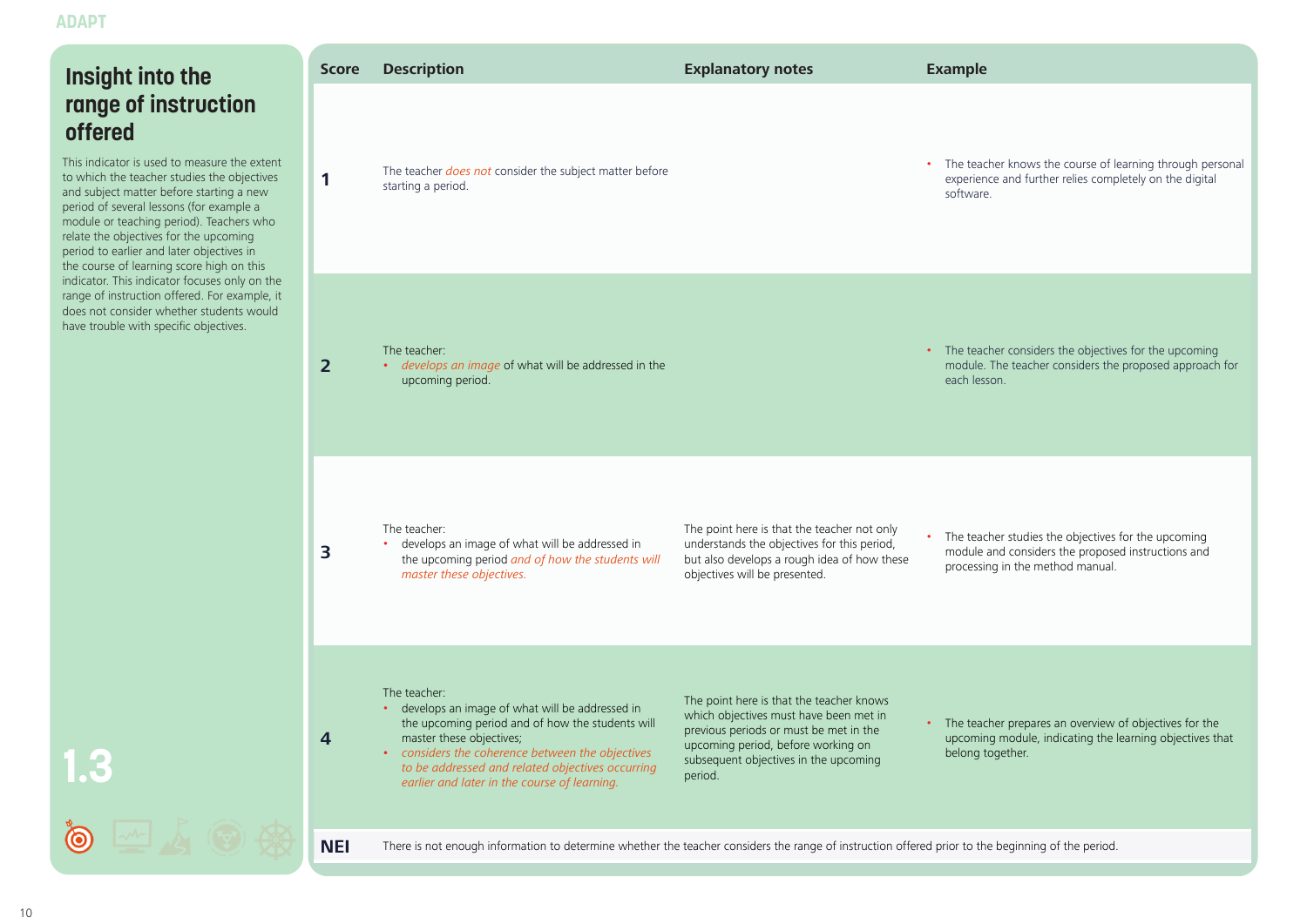## **Prediction of support needs**

This indicator is used to measure the extent to which the teacher predicts how much need students will have for support in the upcoming period by reviewing student learning achievements, educational needs and the planned range of instruction to be offered. The teacher can do this by proceeding from the achievements and educational needs of students (composing instructional groups) or by reasoning from the objectives (indicating which students are likely to have more or less trouble with each objective). To achieve a high score on this indicator, a teacher must draw on various types of sources.

4



3

2







NEI There is not enough information to determine whether the teacher predicts the extent to which students are likely to need support in the upcoming period.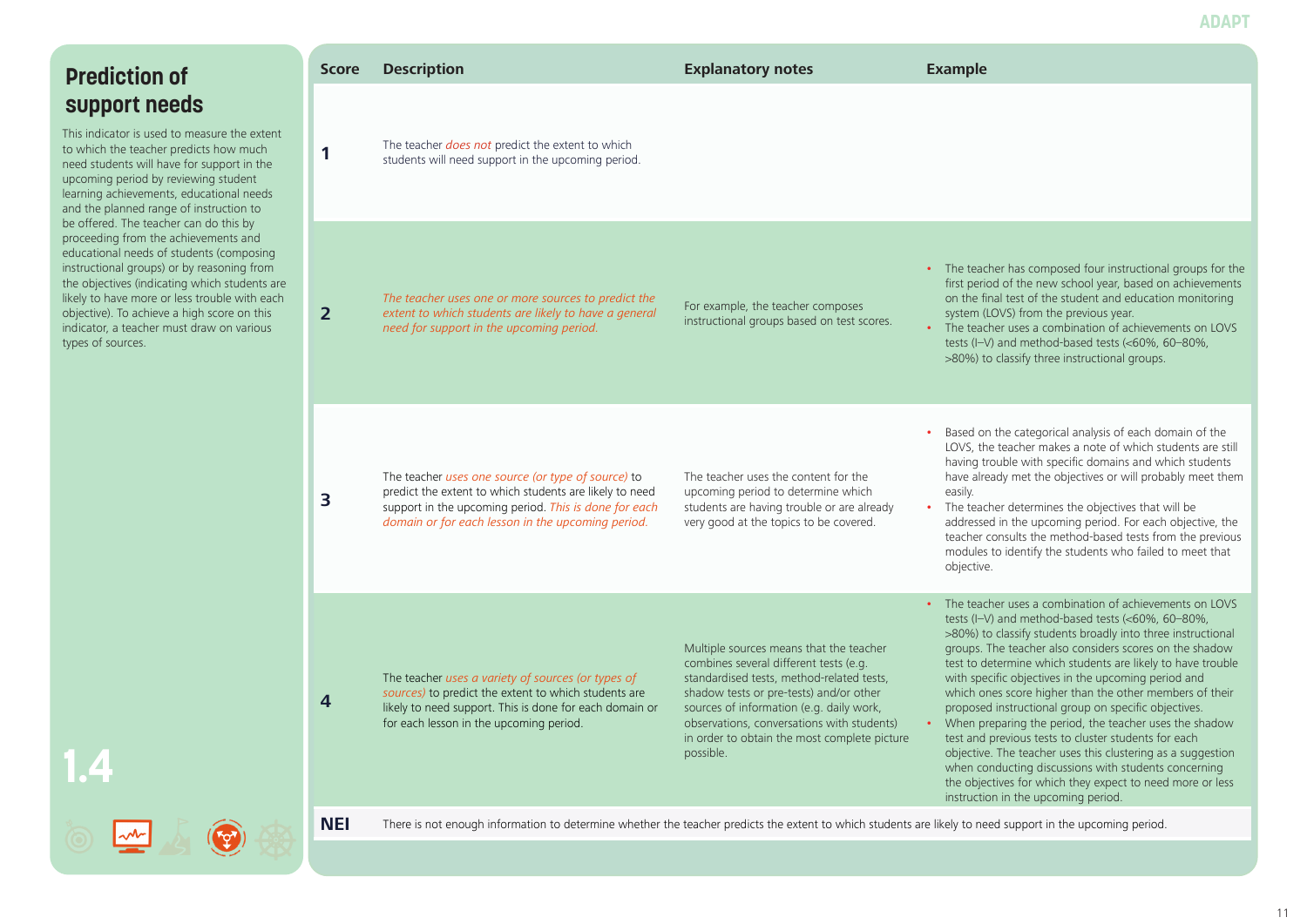## **Determination of supplementary remedial objectives and approaches**

This indicator is used to chart the extent to which a teacher determines supplementary remedial objectives and approaches (instruction and processing) for students who are failing to meet objectives and/or components. This refers to objectives and an approach supplementary to the regular range of instruction offered (for example if prior achievements indicate that students have not yet mastered the objectives). The teacher ensures that these students receive a supplementary range of instruction, either before proceeding with the current domain (or sub-domain) in this period, or alongside the regular range of instruction offered because the particular domain (or sub-domain) will not be addressed in the upcoming period. Whether a teacher classifies students for additional instruction within the regular range of instruction offered based on their achievements thus does not figure into the scoring of this indicator.

The point here is that the objectives and approach are customised to the needs of students and that they are based on objectives and not activities. Teachers receive high scores on this indicator if they compile a supplementary approach and formulate specific objectives for individual students based on their individual achievements.

# **1.5**

Ö



| <b>Score</b>   | <b>Description</b>                                                                                                                                                                                                                                                             | <b>Explanatory notes</b>                                                                                                                                                                                                                                                                                                                                        | <b>Example</b>                                                                                                                                                                                                                                                                                                                                                                                                                                                                                                                                                                                                                                                                                                                                                                                                                                                                                                                 |
|----------------|--------------------------------------------------------------------------------------------------------------------------------------------------------------------------------------------------------------------------------------------------------------------------------|-----------------------------------------------------------------------------------------------------------------------------------------------------------------------------------------------------------------------------------------------------------------------------------------------------------------------------------------------------------------|--------------------------------------------------------------------------------------------------------------------------------------------------------------------------------------------------------------------------------------------------------------------------------------------------------------------------------------------------------------------------------------------------------------------------------------------------------------------------------------------------------------------------------------------------------------------------------------------------------------------------------------------------------------------------------------------------------------------------------------------------------------------------------------------------------------------------------------------------------------------------------------------------------------------------------|
| 1              | The teacher <i>does not</i> determine supplementary remedial<br>objectives and a supplementary remedial approach, even<br>though they are needed.                                                                                                                              |                                                                                                                                                                                                                                                                                                                                                                 | • The teacher focuses on students who are having trouble<br>with specific course content, but does not consider<br>whether students are also failing to meet other objectives<br>and thus does not offer any supplementary remediation<br>for them.<br>The teacher pays additional attention to students who<br>$\bullet$<br>have failed in specific domains (or sub-domains) when<br>these topics are addressed again during the current period.                                                                                                                                                                                                                                                                                                                                                                                                                                                                              |
| $\overline{2}$ | The teacher plans an approach supplementary to the<br>regular range of instruction offered (for individual<br>students, small groups and/or the entire group).                                                                                                                 | The teacher organises activities that are<br>selected less according to the achievements<br>of a particular group or individual students,<br>and more according to general experience<br>or the prior achievements of students at<br>the school. The range of instruction offered<br>focuses on activities instead of on objectives.                            | The teacher begins every arithmetic lesson with<br>memorisation, because this is the agreement established<br>within the school.<br>The teacher begins every day by repeating the<br>$\bullet$<br>multiplication tables, because experience has taught<br>that students in the higher years do not have a sufficient<br>mastery of the tables.                                                                                                                                                                                                                                                                                                                                                                                                                                                                                                                                                                                 |
| 3              | The teacher uses the achievements of the students to<br>plan an approach supplementary to the regular range of<br>instruction offered (for individual students, small groups<br>and/or the entire group).                                                                      | The teacher has conducted an analysis of the<br>current achievements of individual students<br>and uses this information to determine which<br>individual students or groups of students<br>need supplementary work or instruction.                                                                                                                             | The teacher schedules additional time with two students<br>each week to memorise the multiplication tables together,<br>based on test results indicating that students are still have<br>considerable trouble with this.<br>The teacher copies a number of worksheets on telling time<br>for the workbooks of three students, because their results<br>from the previous module indicate that they are still having<br>trouble with this.<br>The teacher has created a work package for each student<br>based on the test.                                                                                                                                                                                                                                                                                                                                                                                                     |
| 4              | The teacher uses the achievements of the students<br>to formulate supplementary remedial objectives for<br>individual students, small groups and/or the entire group,<br>in addition to determining the approach supplementary<br>to the regular range of instruction offered. | The point here is that the remedial<br>objectives should match the achievements<br>of the individual student. The objectives are<br>formulated in such a way that, after a certain<br>amount of time, the teacher can assess<br>whether the objective has or has not been<br>met. The approach is supplementary to the<br>regular range of instruction offered. | The teacher deliberately turns work packages on or off<br>$\bullet$ .<br>in the adaptive software based on the students' results.<br>After three weeks, the teacher schedules an evaluation<br>opportunity in order to assess whether the students have<br>met the objectives by then.<br>Although telling time is not addressed in this period, the<br>teacher formulates objectives (or remedial objectives) for<br>five students who failed to meet the objectives on this<br>topic, so that they will be able to work along with the base<br>group again at the start of the next module. To this end,<br>the teacher schedules an instruction session during the first<br>week of the module and includes processing in the weekly<br>tasks for the students. In the fourth week of the module,<br>the teacher checks these worksheets in order to determine<br>whether the students have met the objective by that time. |
| NEI            | There is not enough information to assess whether the teacher formulates supplementary remedial objectives and a supplementary remedial approach.                                                                                                                              |                                                                                                                                                                                                                                                                                                                                                                 |                                                                                                                                                                                                                                                                                                                                                                                                                                                                                                                                                                                                                                                                                                                                                                                                                                                                                                                                |

N/A It is not necessary to formulate supplementary objectives and a supplementary remedial approach.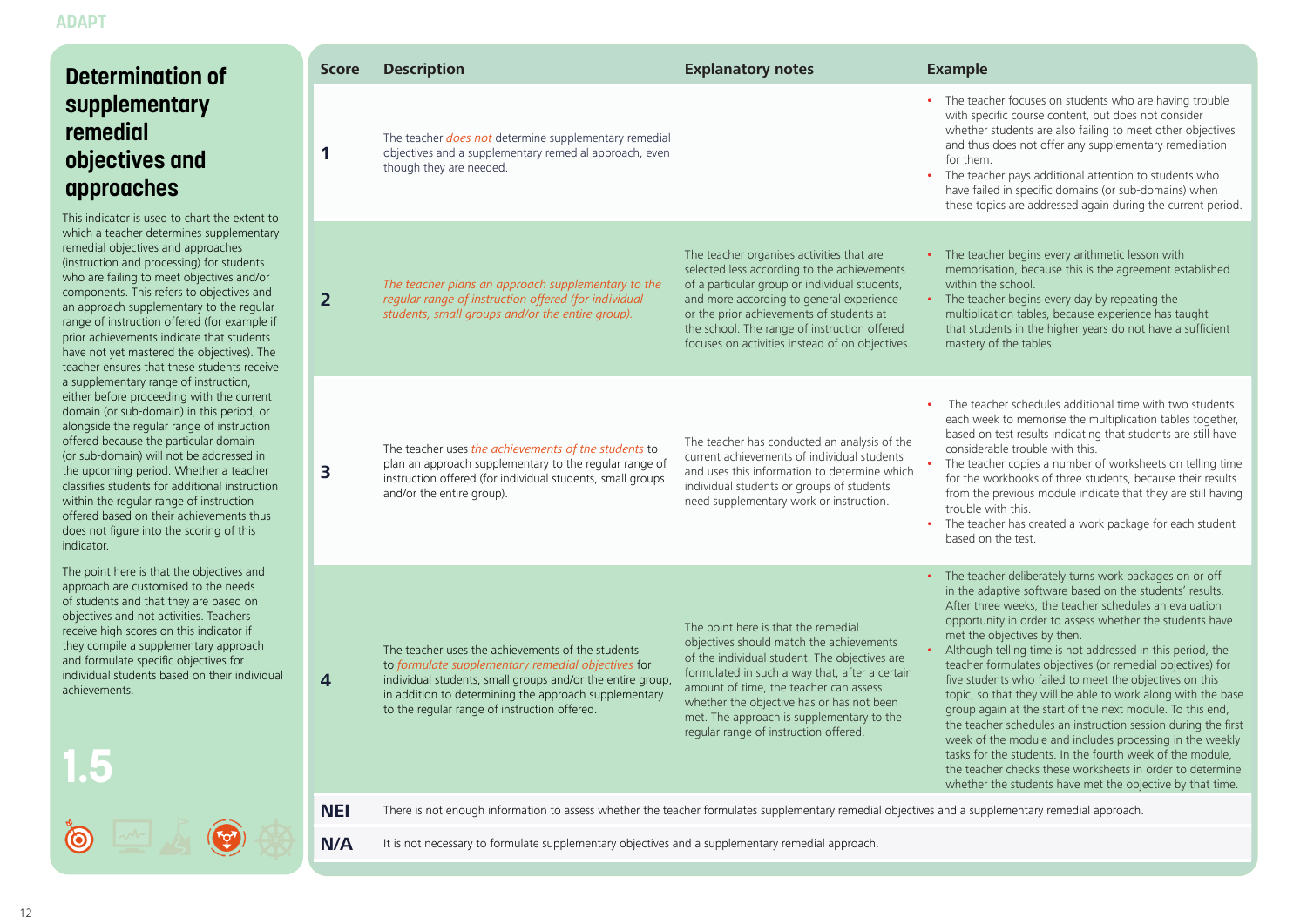| <b>Formulation of</b> |
|-----------------------|
| supplementary         |
| enrichment objectives |
| and compilation of a  |
| suitable              |
| range of instruction  |

This indicator is used to chart the extent to which a teacher determines supplementary enrichment objectives and a supplementary approach (instruction and processing) for students who score high on objectives and/ or components and who are not being sufficiently challenged within the regular range of challenges offered (for example the bonus exercises in the method). The point here is that these objectives and approaches should focus on objectives, and not on activities.

To receive a high score on this indicator, teachers must have rationally composed the range of instruction offered to students who are strong in this subject. The focus is on what the students will learn: the teacher proceeds from the objectives or domains on which the students will be working.

In practice, responsibility for instructing stronger students does not always rest with the group teacher. To achieve a high score on this indicator, however, a teacher must study the content of the range of instruction offered to these students.

**1.6**

is the state

4

1

2

3

| <b>Score</b>  | <b>Description</b>                                                                                                                                                                                                                   | <b>Explanatory notes</b>                                                                                                                                                                                                                                                                                                                                                                                | <b>Example</b>                                                                                                                                                                                                                                                                                                                                                                                                                                                                                                                                                                                                                                                                                                                                                                                          |
|---------------|--------------------------------------------------------------------------------------------------------------------------------------------------------------------------------------------------------------------------------------|---------------------------------------------------------------------------------------------------------------------------------------------------------------------------------------------------------------------------------------------------------------------------------------------------------------------------------------------------------------------------------------------------------|---------------------------------------------------------------------------------------------------------------------------------------------------------------------------------------------------------------------------------------------------------------------------------------------------------------------------------------------------------------------------------------------------------------------------------------------------------------------------------------------------------------------------------------------------------------------------------------------------------------------------------------------------------------------------------------------------------------------------------------------------------------------------------------------------------|
| 1             | The teacher <i>does not compile any</i> challenging (broader<br>or deeper) range of instruction in addition to any<br>enrichment or in-depth material contained within the<br>method, even though it is needed.                      | Standard enrichment assignments contained<br>within the method are not counted as part<br>of the supplementary range of challenging<br>instruction offered.                                                                                                                                                                                                                                             | The agreement is that students who have completed the<br>core instruction and the enrichment processing will work<br>on their weekly tasks. These tasks do not include any<br>specific challenging arithmetic exercises.                                                                                                                                                                                                                                                                                                                                                                                                                                                                                                                                                                                |
| 2             | The teacher compiles a challenging range of<br>instruction, or school-wide agreements have been<br>made in this regard. The teacher has little or no<br>insight into the content of this challenging range of<br><i>instruction.</i> | There is a general range of instruction for the<br>enrichment group. This range of instruction is<br>specifically selected according to the students<br>in the enrichment group.                                                                                                                                                                                                                        | All students who are strong in arithmetic work with a<br>supplementary bonus method and follow the route book<br>that accompanies the method. The remedial teacher<br>provides instruction to these students once a week, and<br>the teacher pays no further attention to it.<br>For students in need of additional challenge, the teacher<br>makes copies from a bonus method available. Each day,<br>the teacher copies the next pages from this method,<br>without considering whether they correspond to the<br>students or the regular range of instruction offered or<br>whether a different lesson from the bonus method would<br>be more suitable.                                                                                                                                              |
| 3             | The teacher compiles a challenging range of instruction,<br>or school-wide agreements have been made in this<br>regard. The teacher studies this range of instruction.                                                               | When working with a particular<br>enrichment method, the teacher should<br>be knowledgeable about the content and<br>objectives of the range of enrichment<br>offered.                                                                                                                                                                                                                                  | The school-wide agreement is that stronger students are<br>to work with bonus materials. The teacher studies these<br>materials in order to be able to provide further assistance<br>to these students as well.<br>The school has acquired mathematics books for the<br>stronger students. Teachers also complete a number<br>of exercises from each chapter each period in order to<br>refresh their own knowledge and thus to provide further<br>assistance to the students.                                                                                                                                                                                                                                                                                                                          |
| 4             | The teacher compiles a reasoned challenging range of<br>instruction for individual students or for small groups of<br>students. The arithmetic objectives or domains serve as<br>the starting point in this regard.                  | The focus is not on the range of instruction<br>offered, but on the objectives or domains on<br>which the students in the enrichment group<br>will be working. A range of instruction will be<br>sought for these objectives.<br>In this case as well, if this range of instruction<br>is compiled by someone other than the<br>group teacher, it is important for the teacher<br>to study it in depth. | The teacher makes additional challenging objectives<br>available to students in the work package in the adaptive<br>software based on an interview with students, in which<br>they together discuss the areas in which they would like to<br>develop further.<br>The teacher formulates supplementary objectives for<br>students with high scores and searches for appropriate<br>material in this regard (for example a supplementary bonus<br>method).<br>Mathematics books for the stronger students are available<br>at the school. The teacher selects a chapter on statistics<br>for this module, because the students are learning how to<br>create a survey in their world-orientation project, and the<br>teacher would like to challenge the students to elaborate<br>on their research data. |
| <b>NEI</b>    | There is not enough information to assess whether the teacher compiles a challenging range of instruction.                                                                                                                           |                                                                                                                                                                                                                                                                                                                                                                                                         |                                                                                                                                                                                                                                                                                                                                                                                                                                                                                                                                                                                                                                                                                                                                                                                                         |
| 11 <i>I</i> A | It is not pecossary to compile a challenging range of instruction                                                                                                                                                                    |                                                                                                                                                                                                                                                                                                                                                                                                         |                                                                                                                                                                                                                                                                                                                                                                                                                                                                                                                                                                                                                                                                                                                                                                                                         |

**N/A** It is not necessary to compile a challenging range of instruction.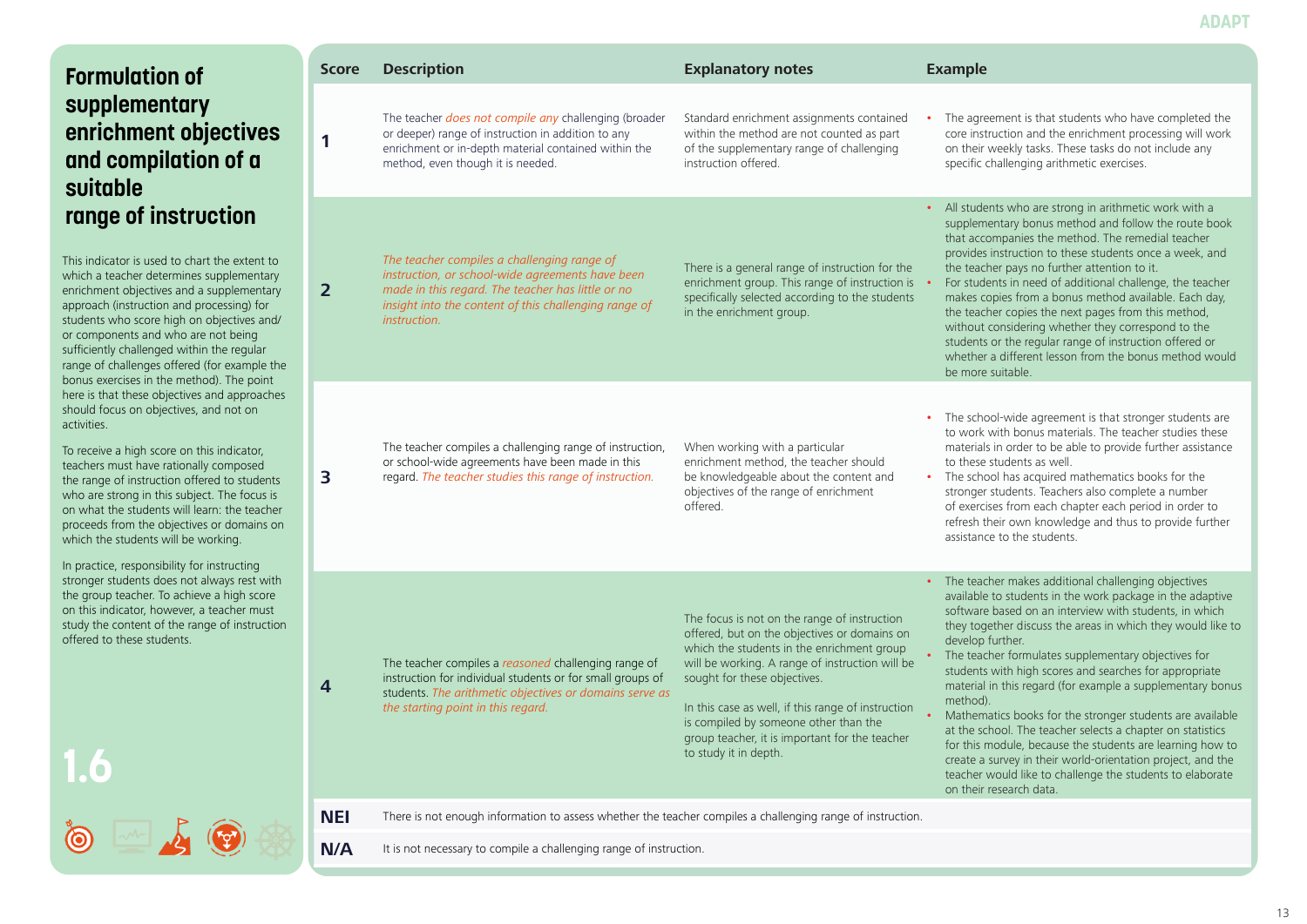#### **Organisation of instructional sessions for groups of students**

This indicator is used to measure the extent to which the teacher organises instructional sessions for the various groups of students at their own level. These instructional sessions can be determined during the preparation of the period and module, but the teacher may also organise these sessions week by week. Teachers will receive a high score if they do this for all groups of students in the class and if they pay attention to instruction aimed at the basic objectives (core instruction and additional instruction), as well as to supplementary instruction aimed at remediation and enhancement in depth or breadth.



#### The teacher:

2

3

4

*•* organises instruction for the entire group and additional instruction for the intensive group.

The instruction provided to the entire group may or may not be provided in a compact form to stronger students.

The teacher has a fixed lesson structure, starting with plenary class instruction followed by extended instruction at a teaching table.

#### The teacher:

- organises instruction for the entire group and additional instruction for the intensive group;
- *•* organises supplementary instruction for students who are still failing to meet specific lesson objectives that do not recur in the module, or the teacher organises enrichment instruction for the enrichment group.

The point here is that these instructional sessions are scheduled and that attention is devoted to these students. The instruction given to these groups does not necessarily have to be provided by the teacher.

- The teacher determines which students are still failing to meet specific lesson objectives and schedules instructional sessions aimed at working on these objectives with these students.
- The teacher schedules a fixed instructional session during the week to provide instructions on the enrichment work for students who are strong in arithmetic.

#### The teacher:

- organises instruction for the entire group and additional instruction for the intensive group;
- organises supplementary instruction for students who are still failing to meet specific lesson objectives that do not recur in the module, **and** the teacher organises enrichment instruction for the enrichment group.

• The teacher determines which students are still failing to meet specific lesson objectives and asks the remedial teacher to provide additional instruction to these students. Students with very high scores receive additional instruction from the remedial teacher once a week in the bonus class.

NEI There is not enough information to assess whether the teacher organises fixed instructional sessions for the various groups of students.

**1.7**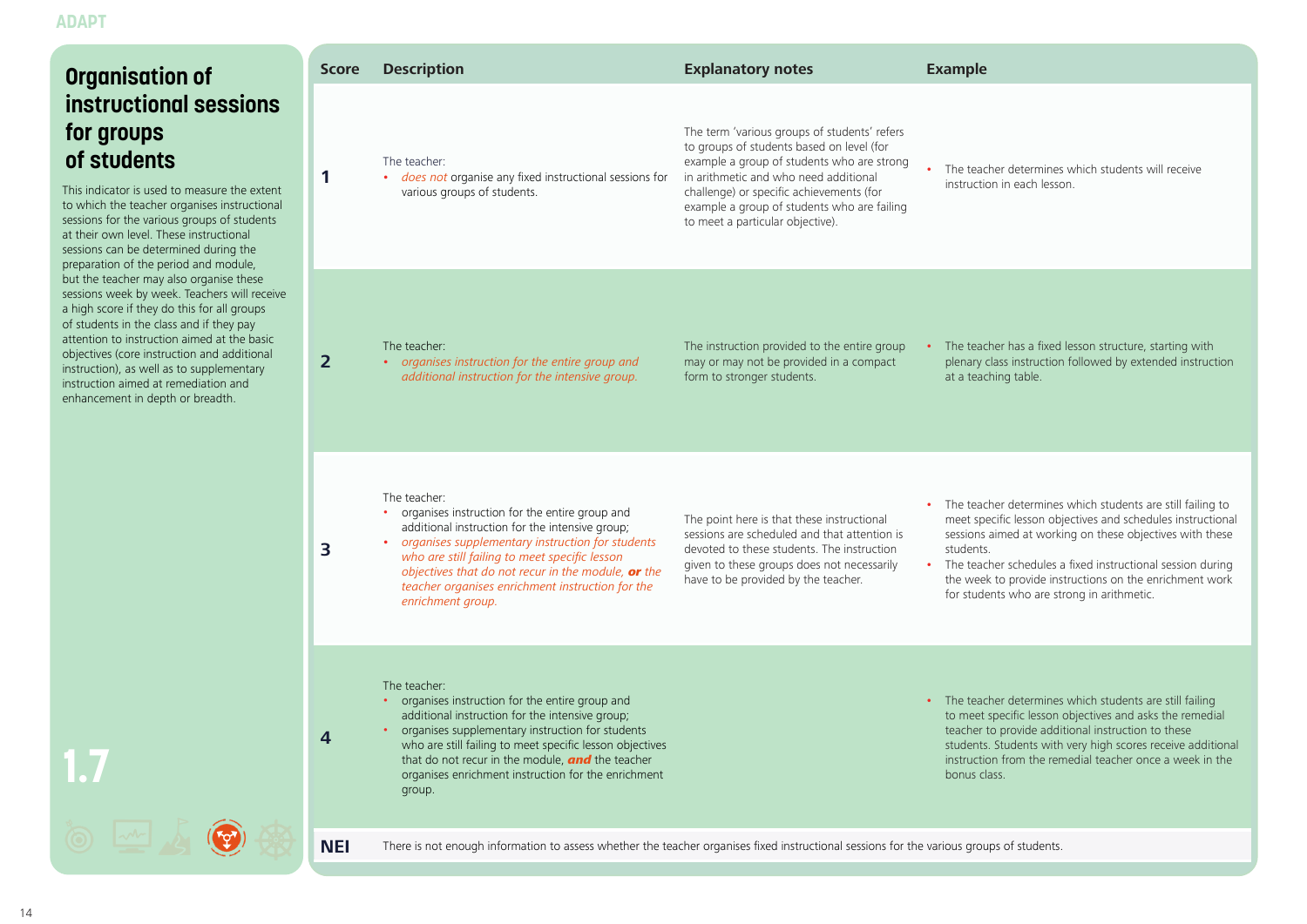#### **Involvement of students in the objectives and approach**

This indicator is used to measure whether the teacher devotes attention to involving students in the objectives and approach when preparing the period and module. One way that a teacher could do this would be to discuss the objectives with students (for example the objectives that the student has already met or the ones that need additional attention). Another way for a teacher to involve a student in preparing a period or module would be to have the student provide input into the schedule and whether or not to follow instruction, in addition to considering collaboration, the amount of processing or the use of certain materials. Teachers who work with all (or nearly all) students to determine the objectives and/or approach for the upcoming period score high on this indicator.

**1.8**



15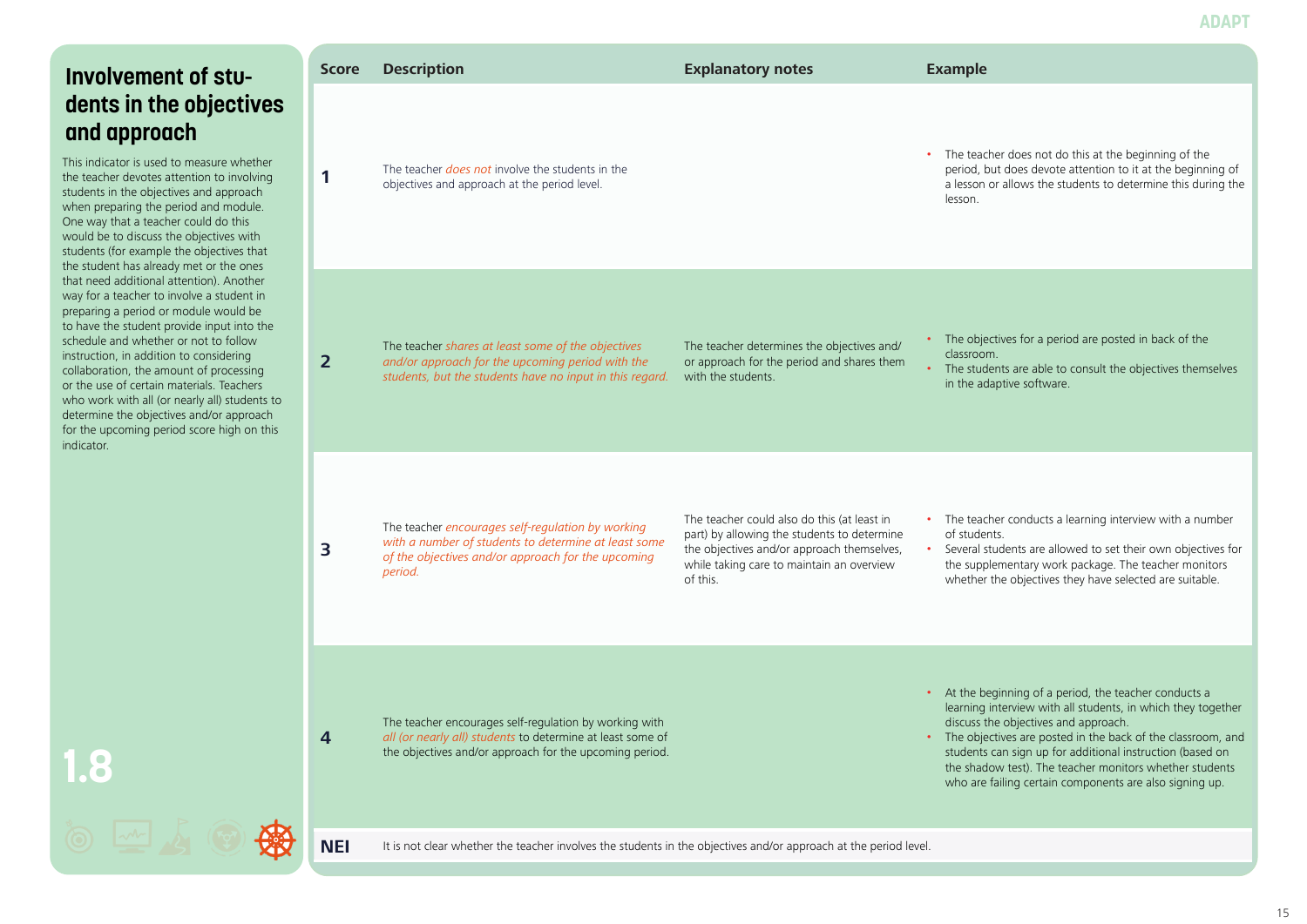**ADAPT**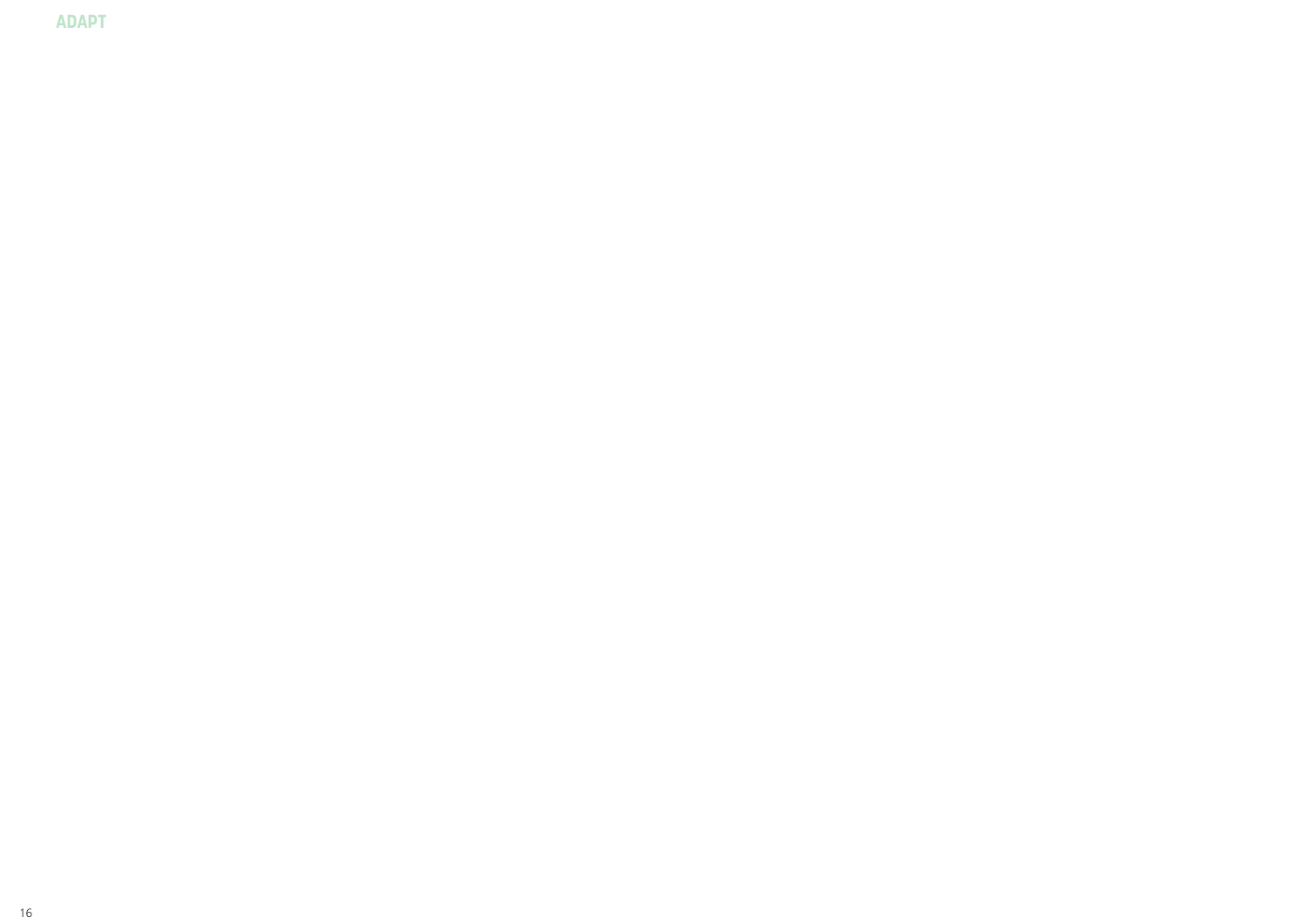The second phase in the process of differentiation is the preparation of lessons. The teacher determines the lesson objective and charts educational needs with regard to this objective. The teacher uses this information to prepare instruction that will allow the groups of students that have been composed to meet the formulated objectives. The extent to which teachers demonstrate the skills associated with this phase is measured according to the following indicators:

- 2.1 Determination of lesson objectives
- 2.2 Composition of instructional groups
- 2.3 Preparation of instruction and processing for the core group
- 2.4 Preparation of instruction and processing for the intensive instructional group
- 2.5 Preparation of instruction and processing for the enrichment group
- 2.6 Preparation of encouragement for self-regulation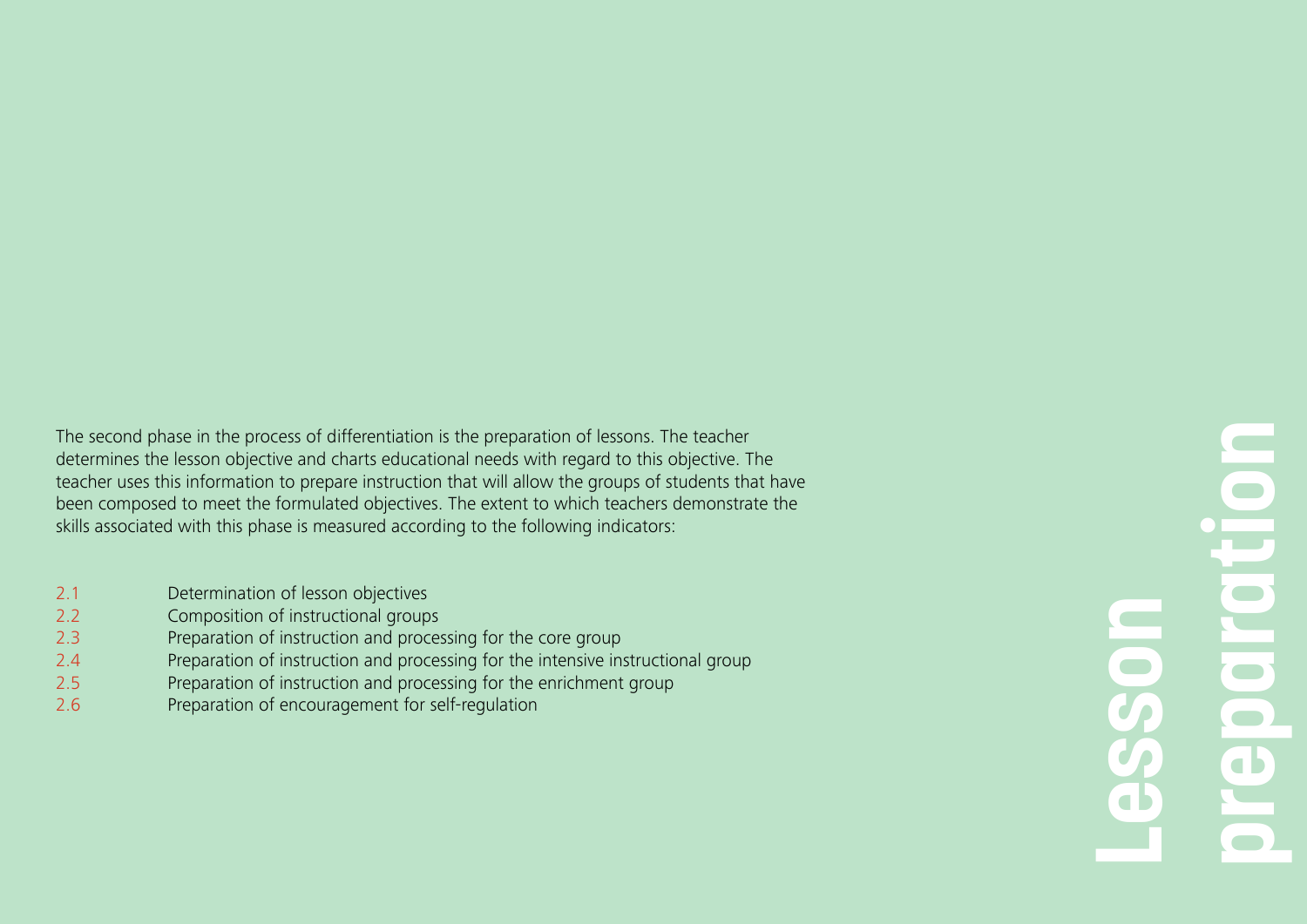#### **Determination of lesson objectives**

This indicator is used to measure whether the teacher determines the lesson objective for the entire group. It thus refers to objectives that apply to all students. The teacher does not simply take the objectives from the method/software at face value, but verifies whether they have been formulated in such a way that it is clear what the students are going to *learn*, and not what they are going to do (activity). The teacher also examines whether the objectives are comprehensible to the students. If they are not, the teacher reformulates the objectives. For a high score on this indicator, teachers must position the objectives within the complete course of learning.



**2.1**

෦෯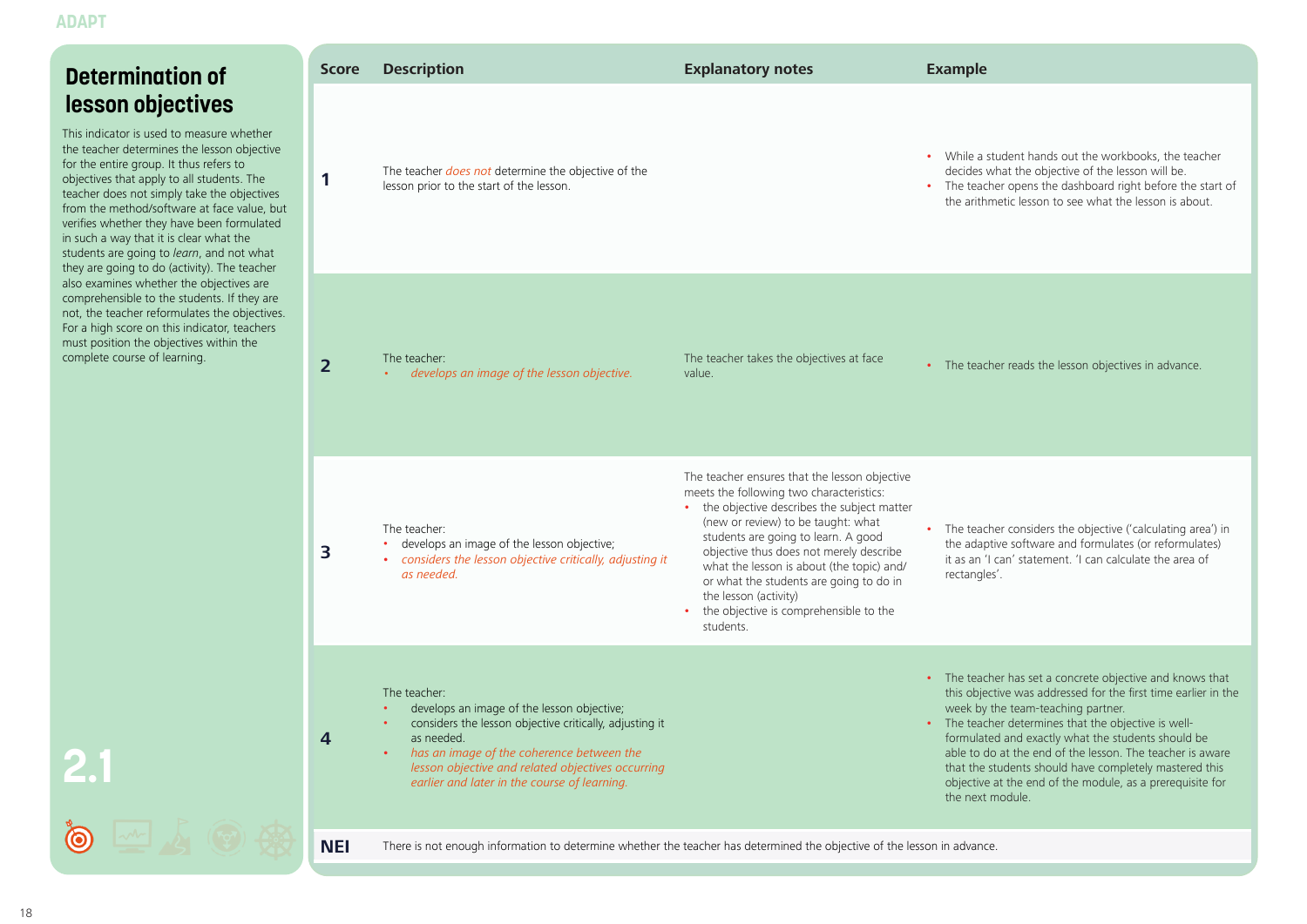## **Composition of instructional groups**

This indicator is used to measure the extent to which the teacher composes instructional groups for a particular lesson. To receive a high score on this indicator, teachers must search for the most efficient grouping for specific lesson objectives, thereby meeting the needs of all students. In this regard, there is no set number of instructional groups.

2

3

4

| <b>Score</b> | <b>Description</b>                                                                                                                                                                          | <b>Explanatory notes</b>                                                                                                                                                           | <b>Example</b>                                                                                                                                                                                                                                                                                                                                                                                                                                                                                                                                                                                                                                                                                                                                                    |
|--------------|---------------------------------------------------------------------------------------------------------------------------------------------------------------------------------------------|------------------------------------------------------------------------------------------------------------------------------------------------------------------------------------|-------------------------------------------------------------------------------------------------------------------------------------------------------------------------------------------------------------------------------------------------------------------------------------------------------------------------------------------------------------------------------------------------------------------------------------------------------------------------------------------------------------------------------------------------------------------------------------------------------------------------------------------------------------------------------------------------------------------------------------------------------------------|
| 1            | The teacher does not consider the composition of<br>instructional groups.                                                                                                                   |                                                                                                                                                                                    | The teacher provides standard instruction to the entire<br>group and then identifies which students have questions.                                                                                                                                                                                                                                                                                                                                                                                                                                                                                                                                                                                                                                               |
| 2            | The teacher uses the instructional groups that were<br>composed earlier or that were created by the software<br>without any further consideration.                                          | For example, previously created instructional<br>groups might be included in the preparation<br>of a period or a group plan.                                                       | When preparing a lesson, the teacher does not consider<br>the composition of instructional groups, because the<br>adaptive software suggests extended instructional groups<br>during the lesson.                                                                                                                                                                                                                                                                                                                                                                                                                                                                                                                                                                  |
| 3            | The teacher critically examines the needs of some<br>students with regard to the lesson objective and uses<br>this information to compose instructional groups (but<br>not a fixed number). | In this regard, a teacher may deviate from<br>the usual number of instructional groups<br>from the period preparation or school-wide<br>agreements, although this is not required. | The teacher determines that the three instructional groups<br>$\bullet$<br>from the group plan indeed constitute the best number for<br>this lesson objective. In addition, in the period preparation,<br>the teacher had already noted that two students who are<br>normally in the core group will probably need extended<br>instruction in this lesson. Based on the previous two<br>lessons, the teacher considers this a realistic estimate, and<br>keeps it that way.<br>• The teacher determines which students have already met<br>the lesson objective and may thus skip the plenary class<br>instruction. The teacher does not also identify students<br>who need extended instruction, but uses the extended<br>instruction group from the group plan. |
| 4            | The teacher critically examines the needs of all students<br>with regard to the lesson objective, and uses this<br>information to compose instructional groups (but not a<br>fixed number). | In this regard, a teacher may deviate from<br>the usual number of instructional groups<br>from the period preparation or school-wide<br>agreements, although this is not required. | The teacher determines that the three instructional groups<br>$\bullet$<br>from the group plan indeed constitute the best number<br>for this lesson objective, but also notes that two students<br>who would normally be in the core group will probably<br>need extended instruction for this lesson. In addition, the<br>teacher establishes that a student who usually follows<br>extended instruction has already mastered this objective<br>reasonably well, and determines that this student may<br>choose during the lesson whether to start working<br>independently right away.                                                                                                                                                                          |
| <b>NEI</b>   | There is not enough information to determine whether the teacher considers the composition of instructional groups when preparing the lesson.                                               |                                                                                                                                                                                    |                                                                                                                                                                                                                                                                                                                                                                                                                                                                                                                                                                                                                                                                                                                                                                   |
|              |                                                                                                                                                                                             |                                                                                                                                                                                    |                                                                                                                                                                                                                                                                                                                                                                                                                                                                                                                                                                                                                                                                                                                                                                   |

# **2.2**<br>◎ <del>亚</del>人图象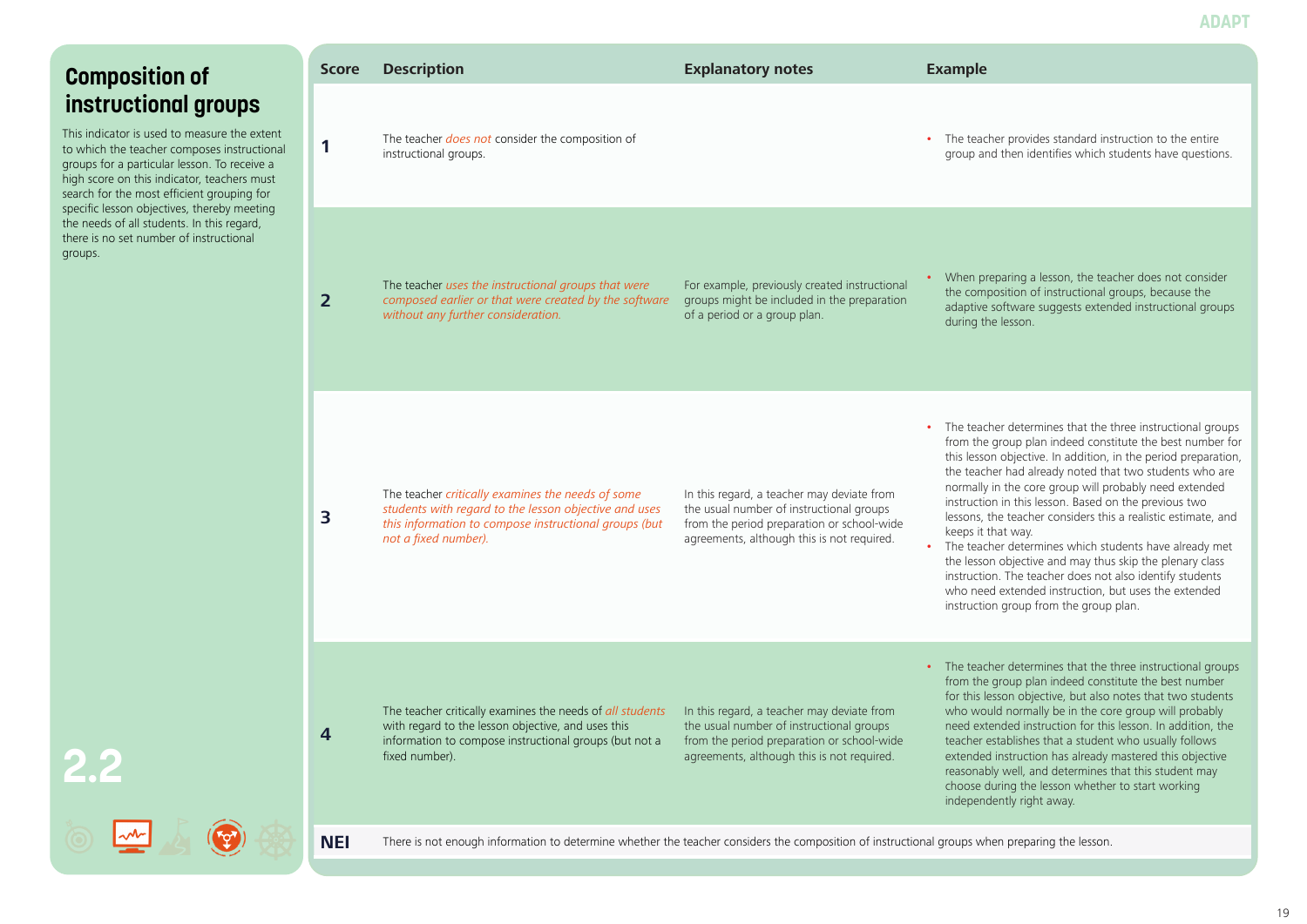## **Preparation of instruction and processing for the core group**

This indicator is used to measure the extent to which the teacher prepares the instruction and processing for the core group by critically examining the suggestions in the method. A teacher can adjust the proposed instruction and processing based on practical considerations or according to the educational needs of the students. For example, if a choice has been made to use other materials for processing (for example pancakes instead of fraction cards), it must be for an educational or didactic reason. For a high score on this indicator, teachers do not necessarily have to adjust the instruction and processing. The important point is for them to consider the suggestions from the method: whether the suggestions are suited to the core group. In this regard, the instruction is more important than the processing. For this reason, considering only the instruction is sufficient for a score of 3. This indicator does not concern the supplementary instruction and processing provided to the intensive group or the enrichment group.

Score Description **Example** Explanatory notes Example 1 The teacher *does not* critically examine the suggestions from the method with regard to the instruction and/or processing for the core group. • The teacher provides the instruction as suggested by the adaptive software or method manual, without further consideration of whether this is appropriate. 2 The teacher *critically examines the suggestions from* the method with regard to the instruction and/or the processing (or the amount thereof) for the core group. The teacher adjusts this as needed based on practical considerations or in order to make it more enjoyable. These considerations are explicitly practical (for example time, space or available materials). This can also be done in order to make the teaching more enjoyable or attractive. • The teacher chooses to have all students skip Assignment 3, as they would each need a mirror for this and not enough of them are available. 3 The teacher critically examines the suggestions from the method with regard to the instruction for the core group. The teacher adjusts this as needed based on the educational needs of the students. This requires a critical examination of the method. It may not be necessary to do anything other than what the method suggests. • The teacher decides it would be better to shorten the instruction, as the students have picked up the material well in a previous lesson on this objective. The teacher does not consider adjusting the processing associated with this lesson.

4



The teacher critically examines the suggestions from the method with regard to the instruction and the

This requires a critical examination of the method. It may not be necessary to do anything other than what the method suggests.

- The teacher shortens the instruction, but deliberately has the students complete all of the processing assignments. Although the students already understand the material, they need more practice with it.
- The teacher follows the instruction suggested in the method manual, as it seems well suited to the level of the students. The teacher eliminates the Assignment 3, because it does not correspond to the lesson objective. Instead of this assignment, the teacher provides an alternative assignment that does correspond to the objective.

NEI There is not enough information to determine whether the teacher considers the instruction and processing for the core group.

**2.3**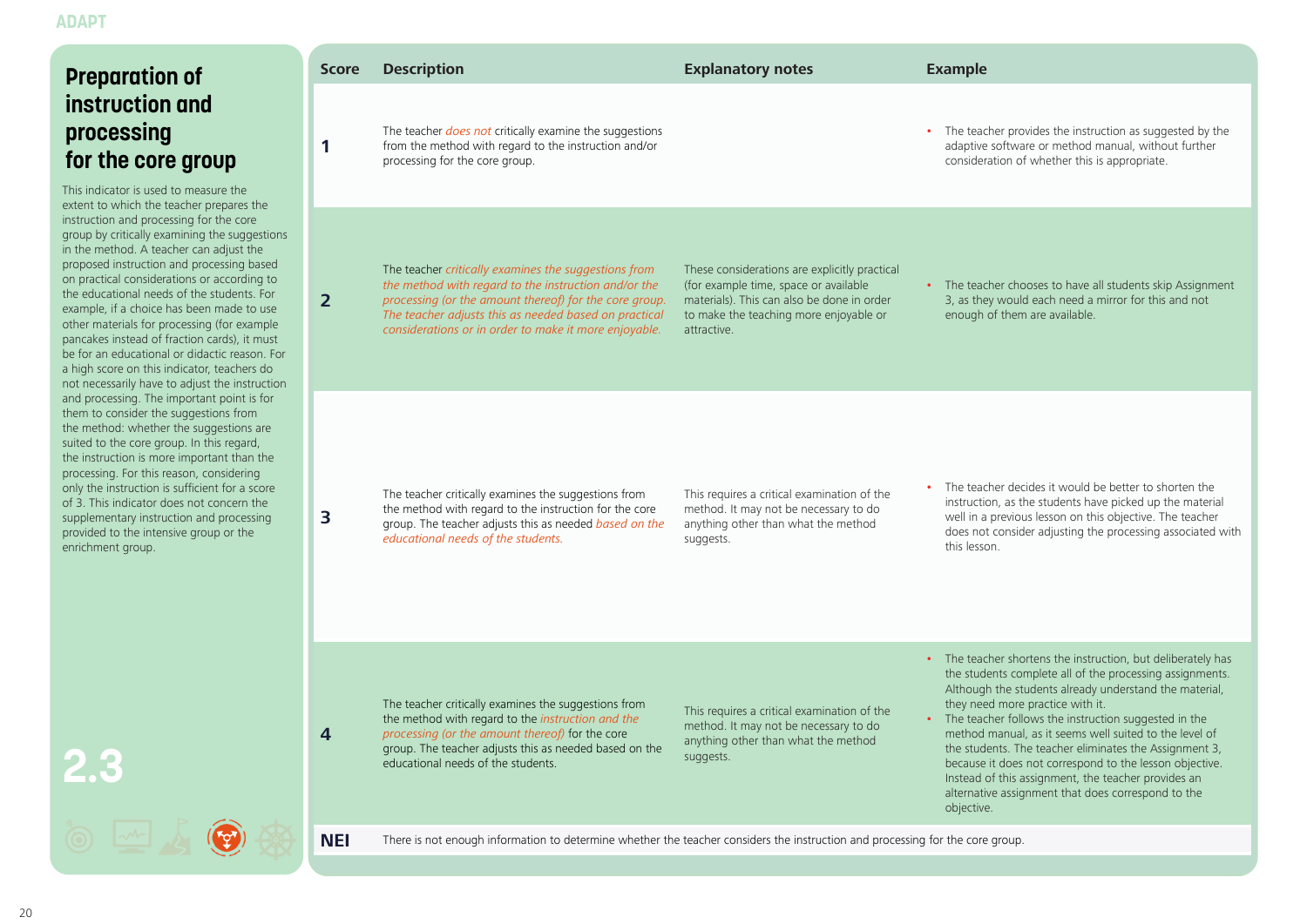## **Preparation of instruction and processing for the intensive instructional group**

This indicator is used to measure the extent to which the teacher prepares the instruction and processing for students for whom the core instruction is not sufficient to meet the lesson objective. This applies to students who are having trouble with the specific lesson objective and who thus need additional attention in order to meet this lesson objective. The composition of this group can thus differ from one lesson to another. Additional instruction for these students could took place during extended instruction or pre-teaching.

To receive a high score on this indicator, teachers must have explicitly prepared this instruction and processing, they must not repeat what was done in the plenary class instruction and they must have considered the balance between processing and instruction time. This indicator concerns instruction and processing for the intensive instructional group with regard to the regular lesson objective, and not the remedial objectives that have been addressed previously.

**2.4**

#### Score Description **Example** Explanatory notes Example The teacher *does not* consider instruction or processing for the intensive instructional group. • The teacher follows the instruction for students who are weaker in arithmetic as presented in the method manual, without considering its relative suitability. • The teacher does not prepare the instruction for students who are weaker in arithmetic, but allows it to depend on reactions to the instruction provided during class. 2 The teacher considers the instruction and/or processing for the intensive instruction group in advance, but does not focus on meeting the lesson objective. The lesson is taught only at a level lower than the lesson objective, meaning that students may not have met the regular lesson objective by the end of the lesson. • The teacher allows students to work only in the supplementary workbook, as it is better suited to their level (the teacher is not aware that they are not meeting the lesson objective by doing so). 3 The teacher considers the instruction for the intensive instructional group in advance *and, in the process*, focuses on meeting the lesson objective. It is important for the teacher to have a clear image of how to ensure that the students in the intensive instructional group are also able to meet the regular lesson objective. The teacher has decided to provide students who are weak in arithmetic with extended instruction using concrete but then also has the students complete exercises from

material, following the core instruction. The teacher uses the supplementary workbook during the guided practice, the regular workbook, so that they will also be completing exercises at the level of the regular lesson objective. The teacher does not consider the quantity of tasks in relation to the time that students have available for processing.

4

The teacher considers the instruction and processing (or the amount thereof) for the intensive instructional group in advance and, in the process, focuses on meeting the lesson objective.

For a score of 4 on this indicator, teachers must consider the balance between instruction and processing.

• The teacher has decided to provide pre-teaching instruction using concrete material. In addition, after the core instruction, the teacher uses the supplementary workbook for guided practice and selects a number of exercises from the regular workbook so that the students will also complete exercises at the level of the regular lesson objective. The total amount of processing exercises is feasible for the students within the arithmetic lesson.



NEI There is not enough information to determine whether the teacher considers the instruction and processing for the intensive instructional group.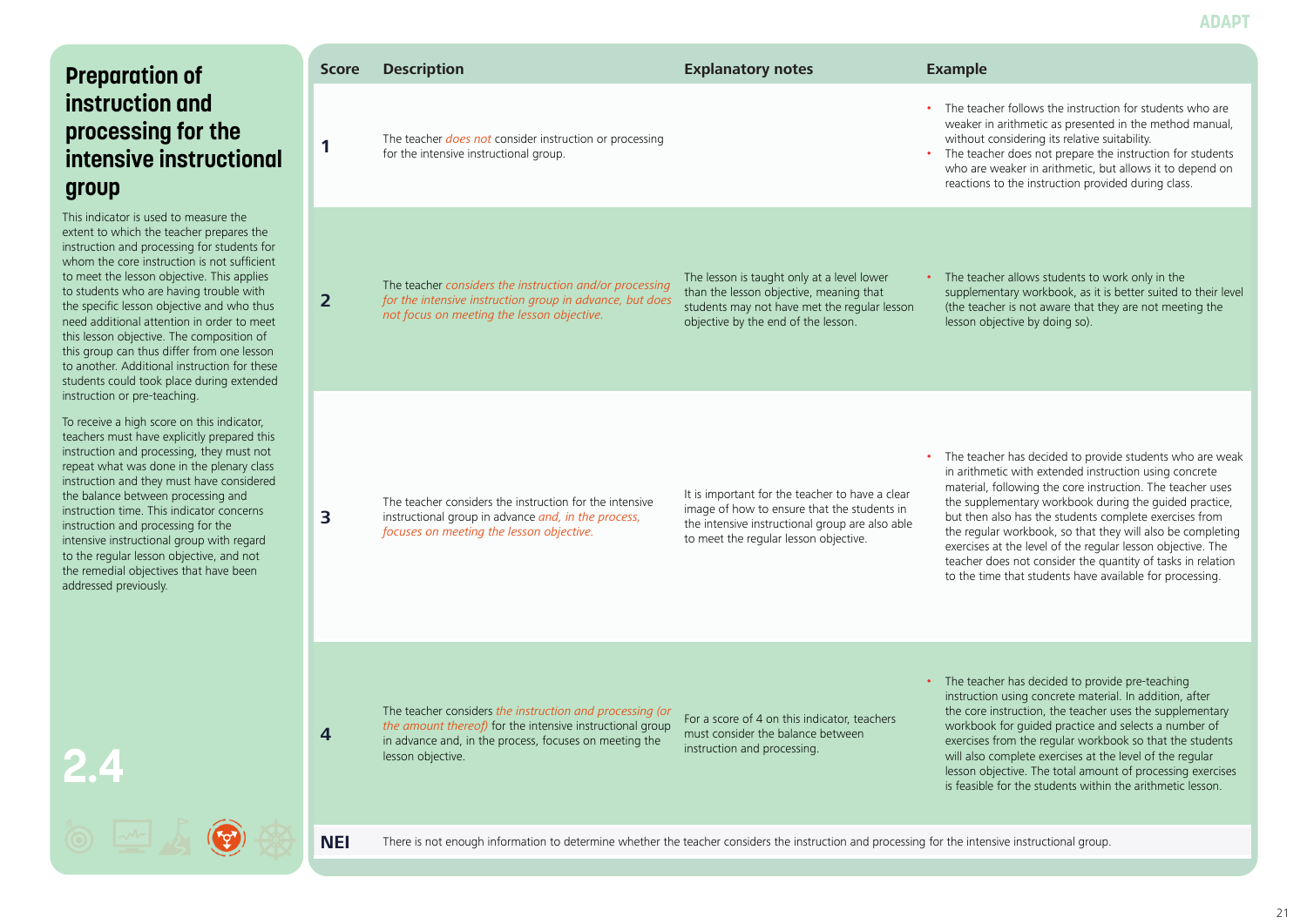## **Preparation of instruction and processing for the enrichment group**

This indicator is used to measure the extent to which the teacher prepares the instruction and processing for the enrichment group. These are students who have already met or can meet the objective of the current lesson without or after very limited instruction from the teacher.The composition of this group can thus differ from one lesson to another.

Teachers will receive a high score on this indicator if they have compacted the core instruction and processing for these students and have selected enriching (in depth or breadth) processing material that corresponds to the lesson objective or that demonstrably corresponds to the individual objectives of the students. In this regard, the teacher should actually study the material in order to know what these students are working on.

For a maximum score, the teacher must have determined in advance how the enrichment group will be involved at their own level in the various components of plenary class instruction (e.g. introduction, instruction or conclusion).

4

1

2

3



| <b>Score</b> | <b>Description</b>                                                                                                                                                                                                                                                                                                                                                                                                                                                                                                                                                                                                                                                                                                               | <b>Explanatory notes</b>                                                                                                                                                                                                                                                                                                                                      | <b>Example</b>                                                                                                                                                                                                                                                                                                                                                                                                                                                                                                                                                      |
|--------------|----------------------------------------------------------------------------------------------------------------------------------------------------------------------------------------------------------------------------------------------------------------------------------------------------------------------------------------------------------------------------------------------------------------------------------------------------------------------------------------------------------------------------------------------------------------------------------------------------------------------------------------------------------------------------------------------------------------------------------|---------------------------------------------------------------------------------------------------------------------------------------------------------------------------------------------------------------------------------------------------------------------------------------------------------------------------------------------------------------|---------------------------------------------------------------------------------------------------------------------------------------------------------------------------------------------------------------------------------------------------------------------------------------------------------------------------------------------------------------------------------------------------------------------------------------------------------------------------------------------------------------------------------------------------------------------|
| 1            | The teacher <i>does not consider</i> instruction and<br>processing for the enrichment group and/or selects<br>the enriching processing material that students in the<br>enrichment group will complete.This material does not<br>necessarily correspond to the lesson objective and/or<br>the individual objectives of students.                                                                                                                                                                                                                                                                                                                                                                                                 |                                                                                                                                                                                                                                                                                                                                                               |                                                                                                                                                                                                                                                                                                                                                                                                                                                                                                                                                                     |
| 2            | The teacher:<br>• determines which part of the core instruction the<br>enrichment group should follow and selects which<br>core processing these students should complete<br>(compacting);<br>selects which enriching processing material the<br>students in the enrichment group will complete.<br>This material does not necessarily correspond to the<br>lesson objective and/or the individual objectives of<br>students.                                                                                                                                                                                                                                                                                                    | The teacher follows the method suggestions<br>for compacting the core processing.<br>The enriching (in depth or breadth) material<br>serves more to keep students busy than<br>it does to contribute to meeting learning<br>objectives.<br>The teacher has little or no insight into what<br>the students should do for the enriching<br>processing material. | Stronger students work in their supplementary bonus<br>method when they have completed the processing, and<br>the teacher has no overview of the exercises that they must<br>complete.<br>The teacher decides that the stronger students may<br>work on the computer when they have completed the<br>processing, but does not specify what they should do.                                                                                                                                                                                                          |
| 3            | The teacher:<br>determines which part of the core instruction the<br>enrichment group should follow and selects which<br>core processing these students should complete<br>(compacting);<br>selects enriching processing material that the<br>students in the enrichment group will complete. This<br>material corresponds to the lesson objective and/or<br>the individual objectives of students.<br>The teacher makes sure to stay abreast of the<br>٠<br>exercises on which these students will be working.                                                                                                                                                                                                                  |                                                                                                                                                                                                                                                                                                                                                               | The teacher develops several supplementary challenging<br>assignments for the stronger students that are related to<br>the lesson objective.<br>The teacher has decided that students can start working<br>on the assignments in the work package more quickly in<br>the adaptive software. This allows them to work towards<br>individual learning objectives.<br>Stronger students work in their supplementary bonus<br>method when they have completed the regular processing.<br>The teacher has selected exercises that correspond to the<br>lesson objective. |
| 4            | The teacher:<br>determines which part of the core instruction the<br>enrichment group should follow and selects which<br>core processing these students should complete<br>(compacting);<br>selects enriching processing material that the<br>students in the enrichment group will complete. This<br>material corresponds to the lesson objective and/or<br>the individual objectives of students;<br>The teacher makes sure to stay abreast of the<br>$\bullet$ .<br>exercises on which these students will be working;<br>The teacher determines how the enrichment group<br>will be involved at their own level in the various<br>components of plenary class instruction (e.g.<br>introduction, instruction or conclusion). |                                                                                                                                                                                                                                                                                                                                                               | The teacher prepares a number of advanced questions that<br>will be presented during the core instruction to students<br>who are stronger in arithmetic.<br>The teacher seeks a connection between core and<br>advanced exercises, in order to ask further questions about<br>them at the end of the lesson.                                                                                                                                                                                                                                                        |
| <b>NEI</b>   | There is not enough information to determine whether the teacher considers the instruction and processing for the enrichment group.                                                                                                                                                                                                                                                                                                                                                                                                                                                                                                                                                                                              |                                                                                                                                                                                                                                                                                                                                                               |                                                                                                                                                                                                                                                                                                                                                                                                                                                                                                                                                                     |
| N/A          | There is no enrichment group for the lesson objective.                                                                                                                                                                                                                                                                                                                                                                                                                                                                                                                                                                                                                                                                           |                                                                                                                                                                                                                                                                                                                                                               |                                                                                                                                                                                                                                                                                                                                                                                                                                                                                                                                                                     |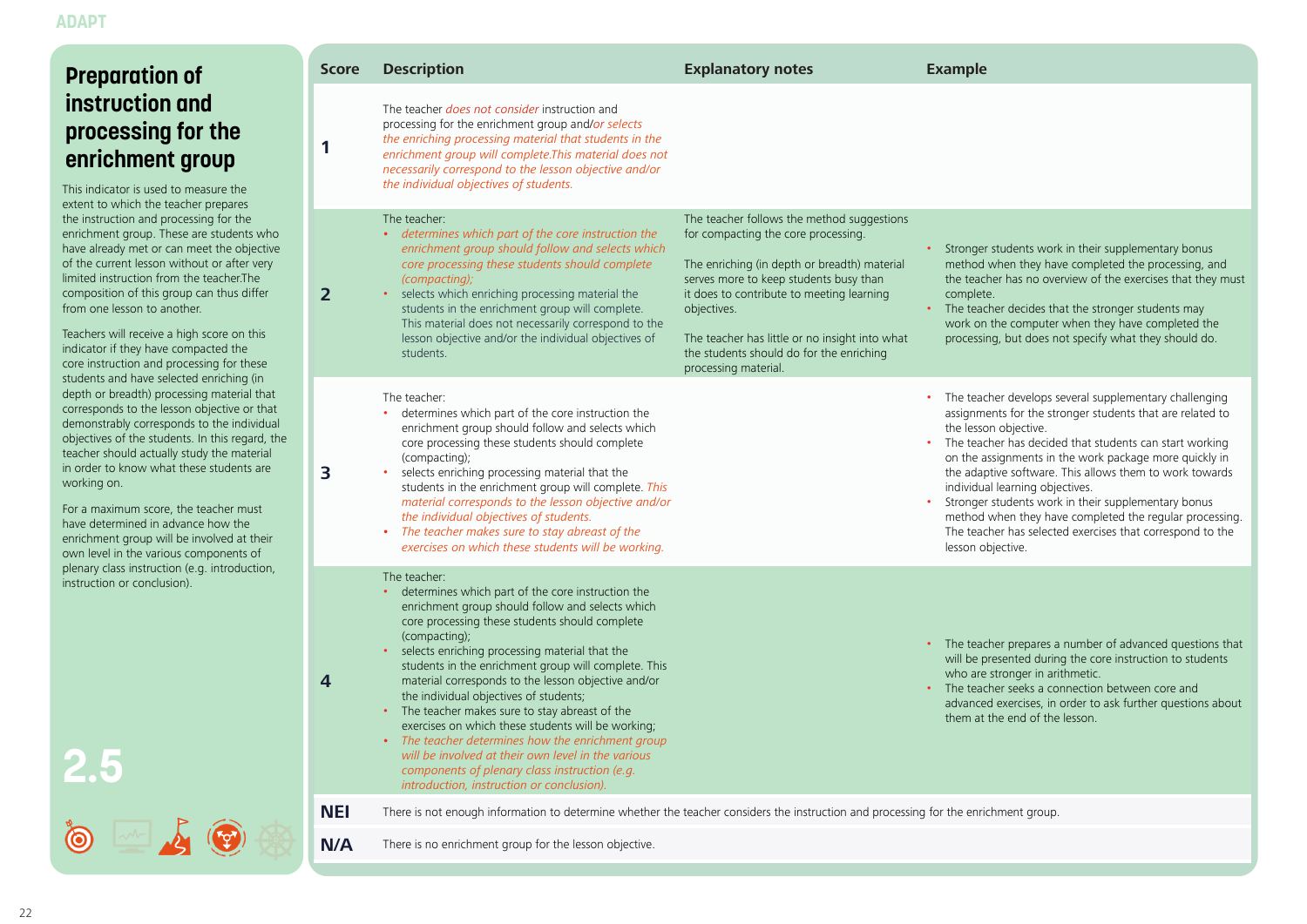#### **Preparation of encouragement for self-regulation**

This indicator is used to measure the extent to which the teacher plans the choices that students will have in the upcoming lesson with regard to their own approach (with the goal of encouraging self-regulation). To receive a high score on this indicator, teachers must plan choices for students, while also retaining control by setting limits to the freedom of choice for some or all students.



4

**IEI** There is not enough information to determine whether the teacher prepares the choices to be presented to students.

instruction.

have (or have had) an influence on the approach to and/or the achievement of the learning objectives; *•* has considered the limits (if any) and guidance that

students will need during the lesson.

| <b>Score</b> | <b>Description</b>                                                                                                                                                                                                                    | <b>Explanatory notes</b>                                                                                                                                                       | <b>Example</b>                                                                                                                                                                                                                                                                                                                                                                                                                                                                |
|--------------|---------------------------------------------------------------------------------------------------------------------------------------------------------------------------------------------------------------------------------------|--------------------------------------------------------------------------------------------------------------------------------------------------------------------------------|-------------------------------------------------------------------------------------------------------------------------------------------------------------------------------------------------------------------------------------------------------------------------------------------------------------------------------------------------------------------------------------------------------------------------------------------------------------------------------|
| 1            | The teacher does not prepare the choices to be<br>presented to students.                                                                                                                                                              |                                                                                                                                                                                | • The teacher considers the students not yet independent<br>enough to make their own choices.                                                                                                                                                                                                                                                                                                                                                                                 |
| 2            | The teacher:<br>prepares what the students will be able to choose<br>for themselves, but students have no influence on<br>the approach to and/or the achievement of the<br>learning objectives.                                       | Influence on the approach could include<br>planning for oneself, following or not<br>following instructions, or choosing whether<br>to collaborate and which processing to do. | All of the students must solve Problems 1-3, and they may<br>$\bullet$<br>decide for themselves the order in which they will solve<br>them.<br>For Problem 3, all students may always choose which two<br>rows they will complete.<br>The teacher assigns a weekly task, but it already contains<br>what must be done and when (it is more like a calendar/<br>schedule). In principle, every student should be able to<br>complete the tasks for that day within the lesson. |
| 3            | The teacher:<br>prepares what the students will be able to choose<br>for themselves, and some or all of the students thus<br>have (or have had) an influence on the approach to<br>and/or the achievement of the learning objectives. |                                                                                                                                                                                | The teacher has decided in advance to allow students to<br>$\bullet$<br>choose whether they do or do not wish to participate in<br>the instruction.<br>The teacher assigns a weekly task. Students are responsible<br>٠<br>for the scheduling and completion of the assignments.<br>During the week, 'weekly task time' is scheduled, in which<br>students are free to decide what they will work on and<br>when.                                                             |
|              | The teacher:<br>prepares what the students will be able to choose<br>for themselves, and some or all of the students thus                                                                                                             | The teacher considers in advance the limits<br>to be placed on the freedom of choice that<br>individual students will have For example                                         | The teacher has decided in advance to allow students to<br>choose whether they do or do not wish to participate<br>in the instruction. The teacher has also decided which                                                                                                                                                                                                                                                                                                     |

some students will not be allowed to start working independently before the core

students will be given complete freedom and which students will receive guidance when they have made the

'wrong choice'.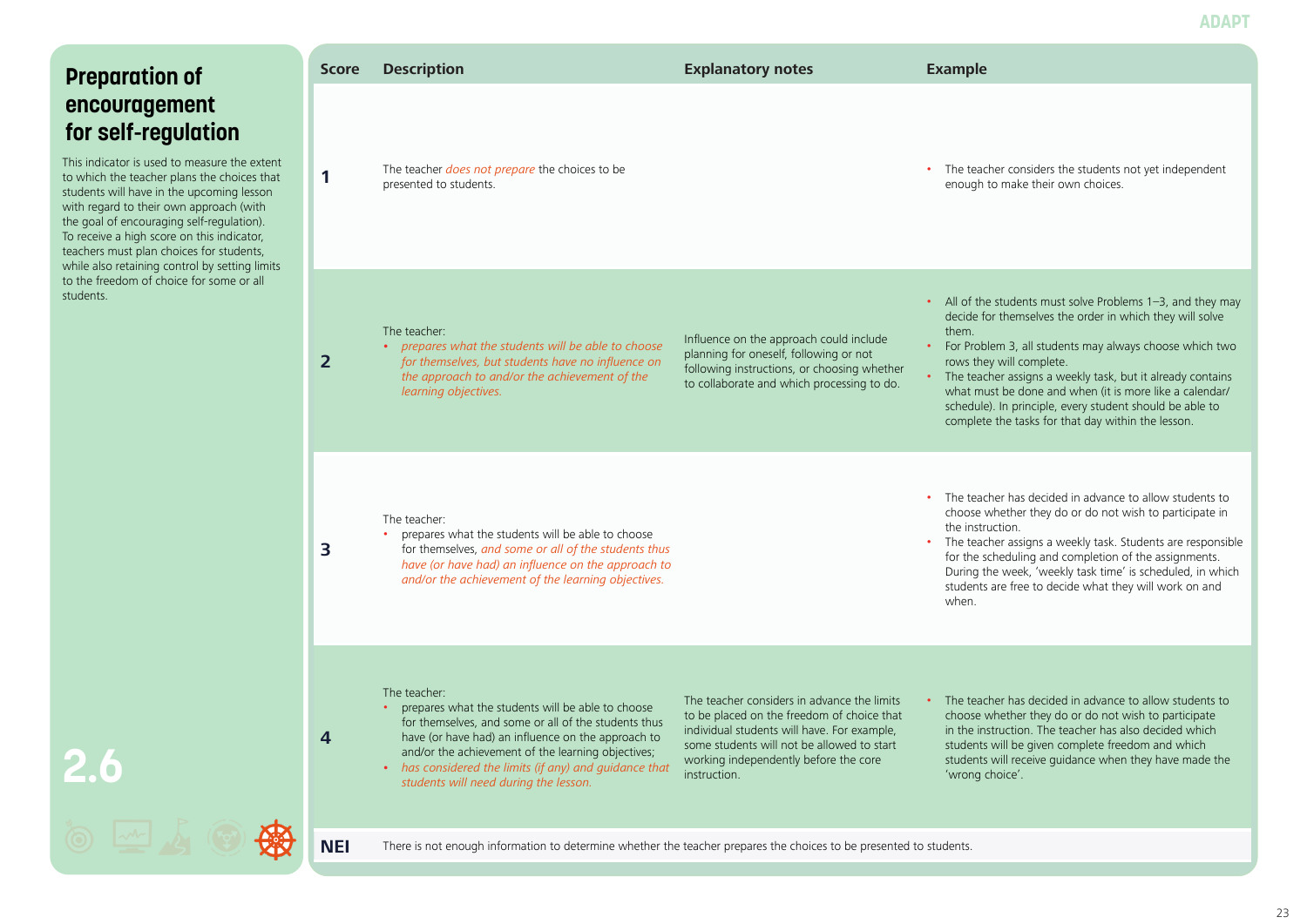**ADAPT**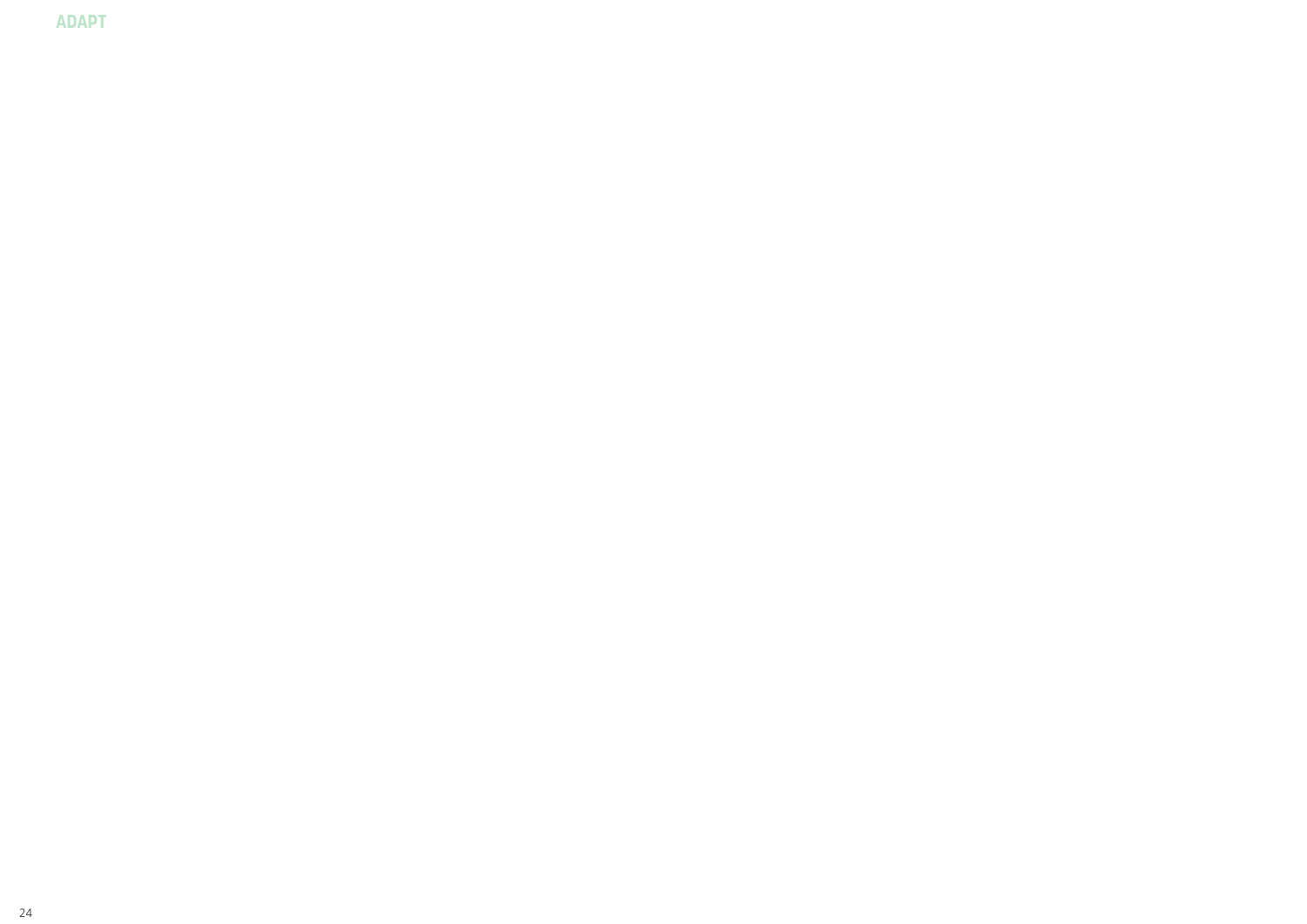The third phase in the process of differentiation is the actual teaching. During the actual teaching, the teacher introduces the lesson, provides differentiated instruction, promotes self-regulation and then concludes the lesson. The extent to which teachers demonstrate the skills associated with this phase is measured according to the following indicators:

- 3.1 Sharing of the lesson objective
- 3.2 Activation and inventory of prior knowledge
- 3.3 Provision of didactically sound and purposive core instruction
- 3.4 Monitoring of comprehension and the working process
- 3.5 Instruction and processing for the intensive group in the lesson
- 3.6 Challenging the enrichment group in the lesson
- 3.7 Encouragement of self-regulation during the lesson
- 3.8 Conclusion of the lesson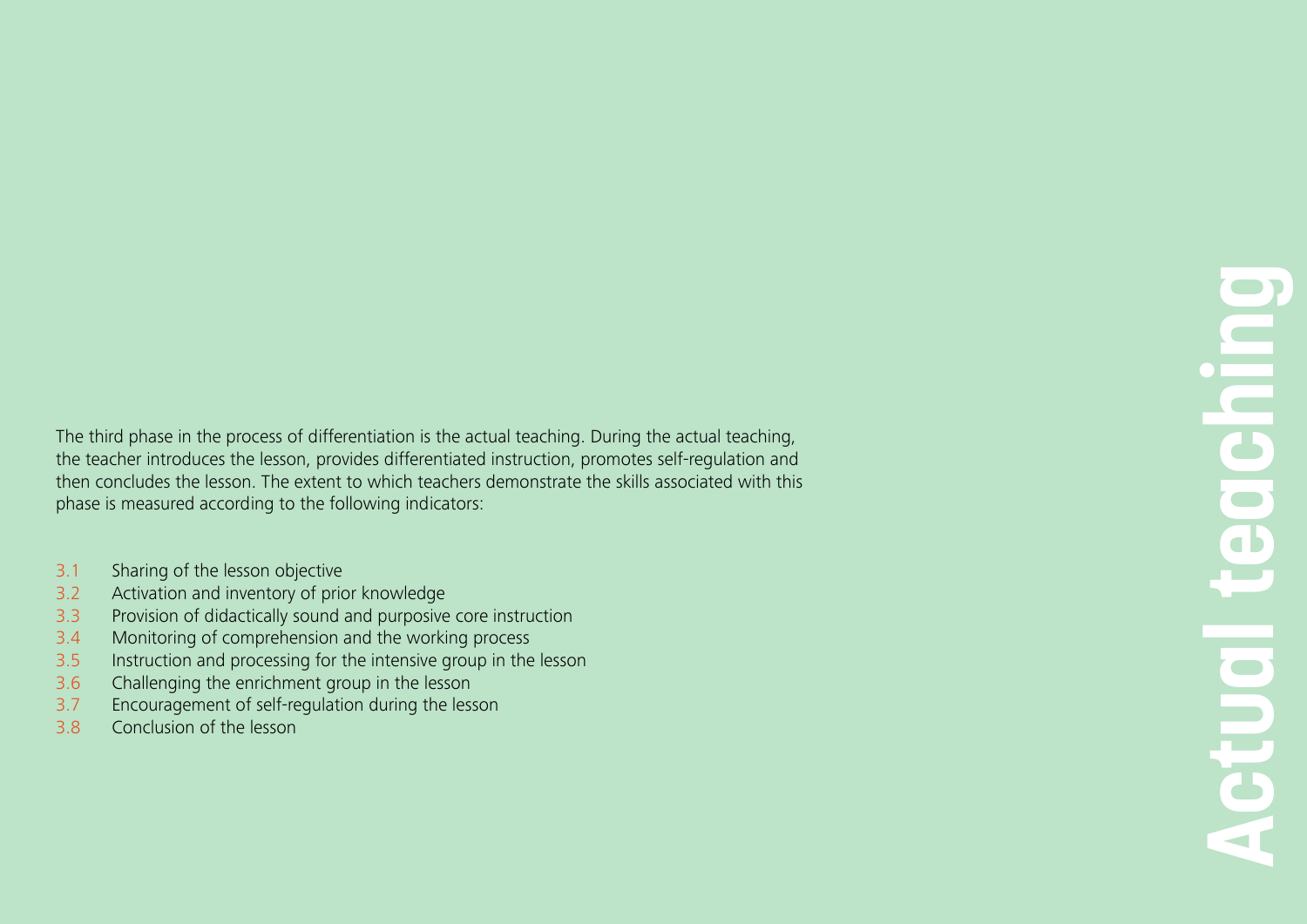## **Sharing of the lesson objective**

This indicator is used to measure whether the teacher states the lesson objective, whether it is stated in language that is comprehensible to the students and whether the teacher also indicates the relevance of the objective. The objective that is shared is a comprehensible objective, and it is not formulated as an activity or a topic (this is what is addressed in the lesson).

To achieve a high score on this indicator, teachers must explain the objective in comprehensible language and clarify during the lesson why it is important for students to learn this. The relevance of the lesson objective can also be clarified during the introduction, as well as during the core instruction.

**3.1**  $\bigotimes^2$ 

|  | <b>Score</b>   | <b>Description</b>                                                                                                                                                                            | <b>Explanatory notes</b>                                                                                                                                                                                                                                                                                                                                                                                                                                                                                                                                                                                                                                                                                                                                                                                                                                                               | <b>Example</b>                                                                                                                                                                                                                                                                                                                                                                                                                                                                 |
|--|----------------|-----------------------------------------------------------------------------------------------------------------------------------------------------------------------------------------------|----------------------------------------------------------------------------------------------------------------------------------------------------------------------------------------------------------------------------------------------------------------------------------------------------------------------------------------------------------------------------------------------------------------------------------------------------------------------------------------------------------------------------------------------------------------------------------------------------------------------------------------------------------------------------------------------------------------------------------------------------------------------------------------------------------------------------------------------------------------------------------------|--------------------------------------------------------------------------------------------------------------------------------------------------------------------------------------------------------------------------------------------------------------------------------------------------------------------------------------------------------------------------------------------------------------------------------------------------------------------------------|
|  | 1              | The teacher does not share the objective.                                                                                                                                                     |                                                                                                                                                                                                                                                                                                                                                                                                                                                                                                                                                                                                                                                                                                                                                                                                                                                                                        | • The teacher immediately starts with<br>instruction.<br>• The teacher says, 'We are going to complete<br>Page 34'.                                                                                                                                                                                                                                                                                                                                                            |
|  | $\overline{2}$ | The teacher indicates the activity or<br>topic for the lesson or shares/states an<br>objective that is not formulated at the<br>level of the students.                                        | Teachers who do not clarify what the students will be learning but who<br>do say what the lesson is about (topic) and/or what they will be doing in<br>the lesson (activity) will receive a score of 2 on this indicator.<br>Examples of activities and topics:<br>We are going to practise addition in columns;<br>• Today we are going to work on something handy: multiplication of<br>monetary units;<br>• The lesson is about structuring numbers up to 100.<br>Teachers who only shows the objective on the board and who do not<br>devote explicit attention to it will always receive a score of 2 on this<br>indicator, regardless of how the objective is formulated.                                                                                                                                                                                                        | The teacher in Year 3 reads aloud from the<br>book: 'You will learn how to divide numbers<br>and quantities up to 10 in a division table'.<br>The teacher writes on the board: 'I can<br>calculate the volume of an object in cubic<br>units and litres'. The teacher has a student<br>read this aloud. It is accompanied by a<br>sample equation: 34 dm3 = 340 dl. During<br>the lesson, it becomes apparent that<br>this formulation was still too abstract for<br>students. |
|  | 3              | The teacher shares the objective in<br>comprehensible language or provides<br>a comprehensible explanation of the<br>objective.                                                               | The teacher states the objective of the lesson: what the students are<br>going to learn.<br>The following are examples of how objectives could be formulated:<br>We are going to learn to add up to 10;<br>$\bullet$<br>We will learn to count backwards by 10s on the number line;<br>$\bullet$<br>Today, you will learn to multiply by large numbers using estimation;<br>$\bullet$<br>Today we will explore how to measure temperature;<br>$\bullet$<br>At the end of the lesson, you will be able to add to 10 and subtract<br>$\bullet$<br>from $10$ :<br>After today, you will be able to apply several different weight<br>measurements.<br>For a score of 3 on this indicator, the objectives must also be<br>comprehensible for the students. The formulation of the objective<br>corresponds to the age and level of the students, or the teacher explains<br>the objective. | The following is written on the board: 'The<br>objective of this lesson is: I can do partial<br>sums for the addition tables, for example 32:<br>4.' The teacher has a student read this aloud<br>and asks students to think of examples of<br>such partial sums, thus indicating that the<br>students understand the objective.                                                                                                                                               |
|  | 4              | The teacher shares the objective in<br>comprehensible language or provides<br>a comprehensible explanation of the<br>objective. The teacher also clarifies the<br>relevance of the objective. | The teacher explains why it is important for students to learn this (for<br>example by stating the relevance in everyday life or noting that the<br>objective is a prerequisite for being able to do something else).<br>Relevance is not intended to refer to any relationship with assessment<br>(for example that it is relevant to repeat a section because the students<br>did not score well on it).<br>The relevance of the objective does not have to be clear to the students<br>immediately during the introduction. It may also be clarified during the<br>core instruction.                                                                                                                                                                                                                                                                                                | The following is written on the board: 'The<br>objective of this lesson is: I can do partial<br>sums for the addition tables, for example 32:<br>4.' The teacher has a student read this aloud.<br>The teacher then explains, 'On the field trip<br>next week, we will be going in groups of 4.<br>How many groups do we have in this class?<br>We can use this to figure that out'.                                                                                           |
|  | <b>NEI</b>     | It is not possible to assess whether the teacher shares the objective with the students.                                                                                                      |                                                                                                                                                                                                                                                                                                                                                                                                                                                                                                                                                                                                                                                                                                                                                                                                                                                                                        |                                                                                                                                                                                                                                                                                                                                                                                                                                                                                |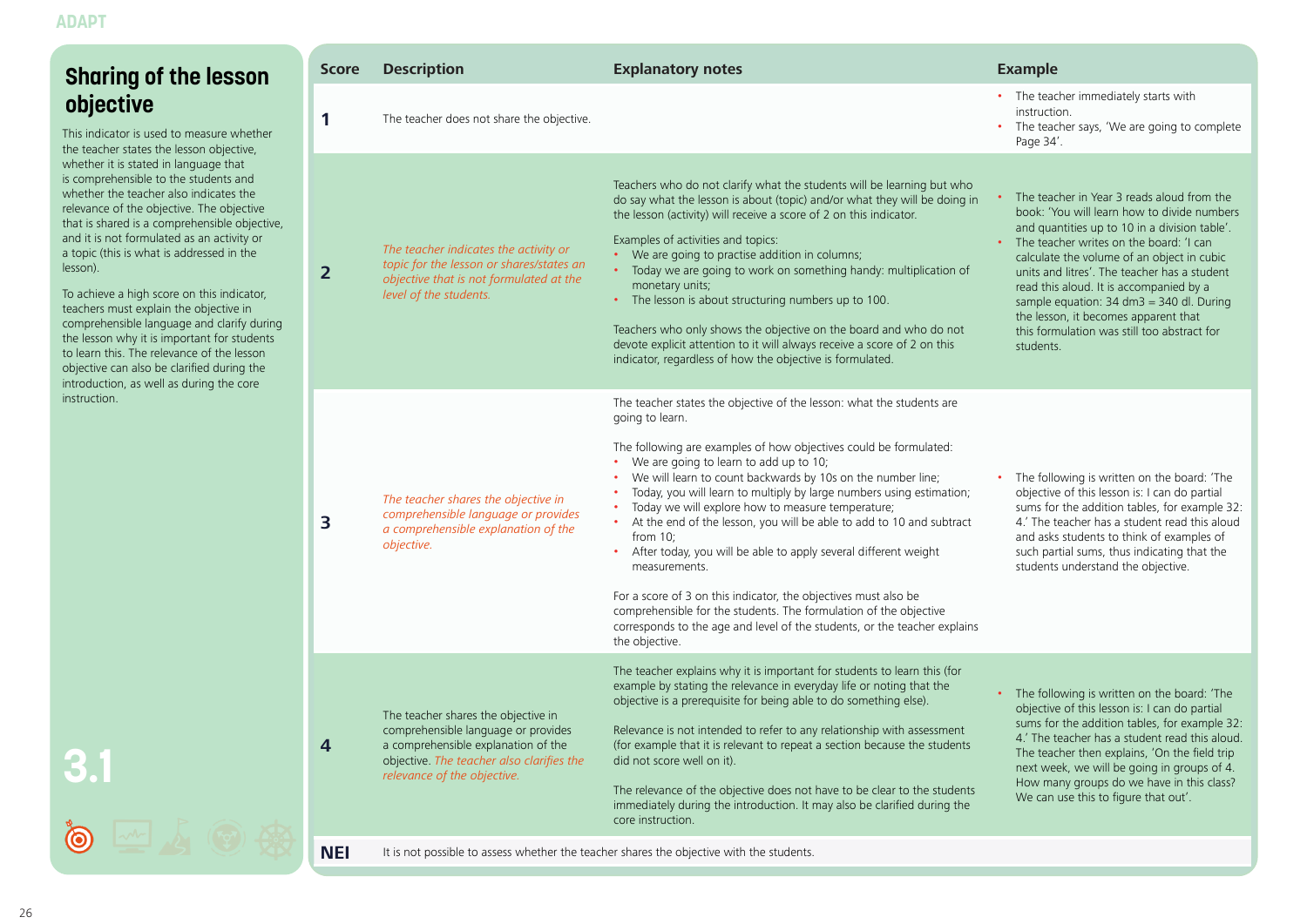## **Activation and inventory of prior knowledge**

This indicator is used to measure the extent to which the teacher activates and takes inventory of the relevant prior knowledge that students have. This explicitly refers to prior knowledge that is related to the lesson objective. To receive a high score on this indicator, teachers must activate and take inventory of the prior knowledge of all students, in order to be able to draw connections to it during the lesson.

| <b>Score</b> | <b>Description</b>                                                                                                                           | <b>Explanatory notes</b>                                                                                                                                                                                                                                  | <b>Example</b>                                                                                                                                                                                                                                                                                                                                                                                                                                                                 |
|--------------|----------------------------------------------------------------------------------------------------------------------------------------------|-----------------------------------------------------------------------------------------------------------------------------------------------------------------------------------------------------------------------------------------------------------|--------------------------------------------------------------------------------------------------------------------------------------------------------------------------------------------------------------------------------------------------------------------------------------------------------------------------------------------------------------------------------------------------------------------------------------------------------------------------------|
| 1            | The teacher <i>does not</i> activate any relevant prior<br>knowledge.                                                                        |                                                                                                                                                                                                                                                           | • The teacher has the students calculate a number of large<br>multiplications on their erasable tablets. The teacher then<br>starts the lesson, which is about adding decimals.<br>• The teacher begins the arithmetic lesson with the<br>memorisation assignment in the book or the adaptive<br>software. It is unrelated to the objective of the lesson. The<br>teacher then starts the arithmetic lesson without activating<br>any prior knowledge.                         |
| 2            | The teacher:<br>• activates relevant prior knowledge;<br>does not take inventory of prior knowledge, or<br>does so only with a few students. |                                                                                                                                                                                                                                                           | • The teacher discusses with the students that they had<br>learned about calculating area in the previous lesson and<br>that they will now continue with this.<br>• The teacher gives the students a relevant assignment and<br>walks past a few students.<br>• The teacher has students solve relevant problems on the<br>erasable tablets, but hardly ever checks what the students<br>have written down.                                                                    |
| 3            | The teacher:<br>activates relevant prior knowledge;<br>takes inventory of prior knowledge for a purposive<br>٠<br>selection of students.     | The teacher deliberately selects students<br>with whom to activate prior knowledge.<br>These could be students from different<br>level groups or students that the teacher is<br>following more closely (for example because<br>of previous performance). | The teacher writes several problems on the board. All<br>students are given time to solve the problem. The teacher<br>asks a number of students about their strategies. In doing<br>so, the teacher deliberately asks students who are not<br>expected to have the necessary prior knowledge.                                                                                                                                                                                  |
|              | The teacher:<br>• activates relevant prior knowledge;<br>takes inventory of prior knowledge for all students.                                |                                                                                                                                                                                                                                                           | • The teacher has students solve relevant problems on<br>erasable tablets and carefully examines the mistakes that<br>are still being made. For example, these could be evident<br>based on comments made by the teacher during the<br>lesson, or from the interview.<br>The teacher writes a problem on the board and asks the<br>students to solve it on a piece of scratch paper. The teacher<br>walks around to see whether the students are able to solve<br>the problem. |
| <b>NEI</b>   | It is not possible to assess whether the teacher activates prior knowledge.                                                                  |                                                                                                                                                                                                                                                           |                                                                                                                                                                                                                                                                                                                                                                                                                                                                                |

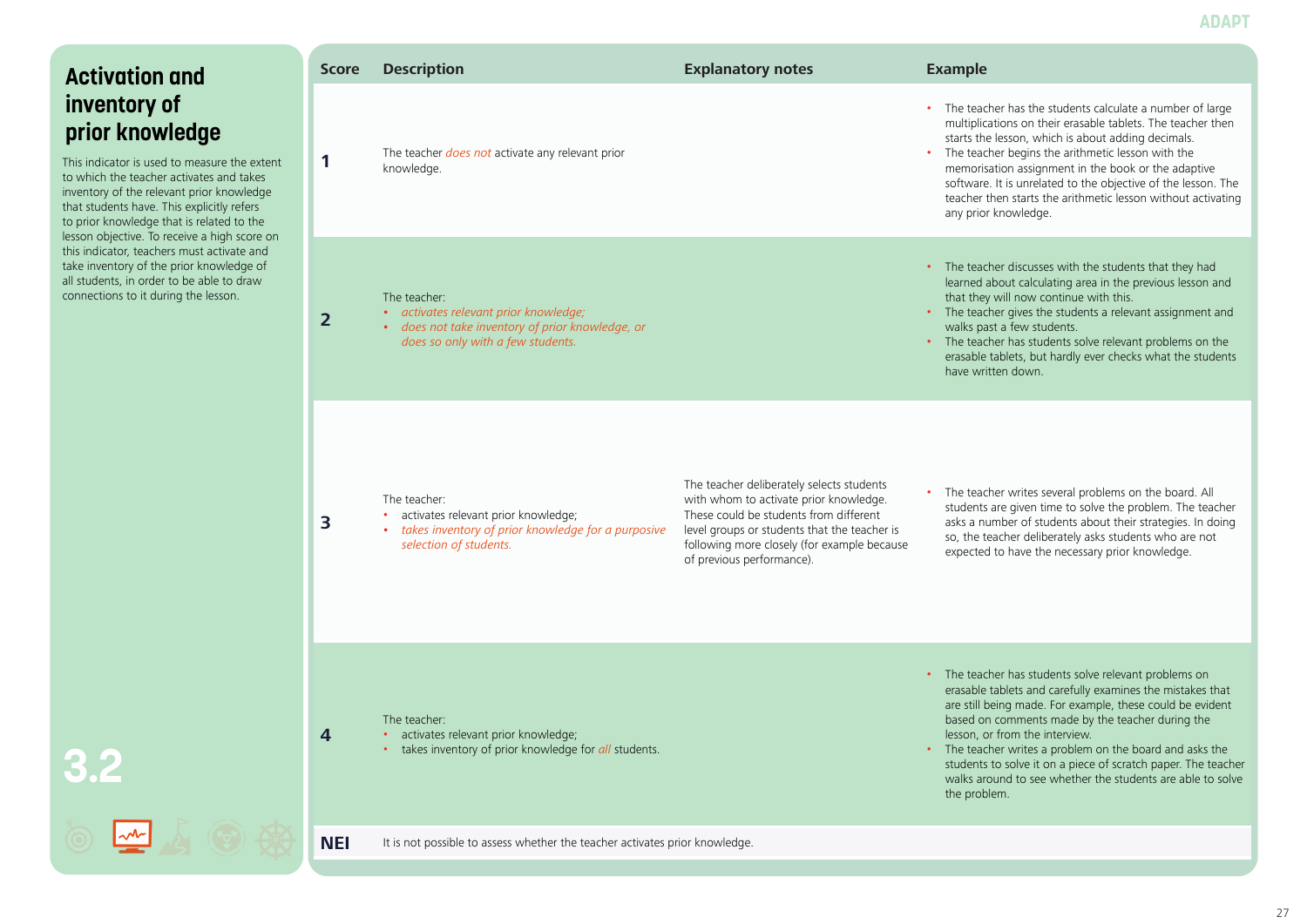## **Provision of didactically sound and purposive core instruction**

This indicator is used to measure the extent to which the teacher provides didactically sound core instruction to students. Core instruction is understood as the first instruction that students receive. With this instruction, the teacher tries to meet the lesson objective with the students who have an average level for the subject. In this regard, no distinction is made between stronger and weaker students (although stronger students may not be required to follow this instruction). This instruction can be supplemented with extended instruction if the students do not meet the lesson objective with the core instruction.

For a high score on this indicator, teachers must provide correct explanations in a manner that is meaningful to all students. Although the instruction in a processing lesson is often shorter, it is still correct, focused on meeting the lesson objective and meaningful to students.

4

**3.3**

| <b>Score</b> | <b>Description</b>                                                                                                                           | <b>Explanatory notes</b>                                                                                                                                                                                                                                                                                                                                                                                            | <b>Example</b>                                                                                                                                                                                                                                                                                                                                                                                                                                                                                                                   |
|--------------|----------------------------------------------------------------------------------------------------------------------------------------------|---------------------------------------------------------------------------------------------------------------------------------------------------------------------------------------------------------------------------------------------------------------------------------------------------------------------------------------------------------------------------------------------------------------------|----------------------------------------------------------------------------------------------------------------------------------------------------------------------------------------------------------------------------------------------------------------------------------------------------------------------------------------------------------------------------------------------------------------------------------------------------------------------------------------------------------------------------------|
| 1            | The teacher provides core instruction that is not<br>purposive and that is not didactically sound.                                           | For example, the teacher provides only<br>working instructions: what the students must<br>do. The teacher does not provide any further<br>substantive instruction.                                                                                                                                                                                                                                                  | The teacher says, 'Solve Problems 1, 2 and 3'.                                                                                                                                                                                                                                                                                                                                                                                                                                                                                   |
| 2            | The teacher provides core instruction that is not<br>purposive or that is not didactically sound.                                            |                                                                                                                                                                                                                                                                                                                                                                                                                     | • The lesson is on calculating with decimals. The exercises<br>have to do with weighing fruit and vegetables. The teacher<br>starts a class discussion on favourite vegetables and creates<br>a bar chart with the students to see which vegetable is<br>most popular. Although this is arithmetically correct and<br>relevant, it does not fall within the framework of the lesson<br>objective.<br>The teacher explains a concept, approaching it very<br>purposively, but explains the content of the concept<br>incorrectly. |
| 3            | The teacher provides core instruction that is purposive<br>and that is didactically sound.                                                   | Didactically sound instruction could entail the<br>following elements (this is not a checklist):<br>the teacher does not make any mistakes;<br>the level of action corresponds to the<br>level of the student;<br>the teacher teaches students strategies<br>instead of tricks;<br>the lesson focuses on a concept;<br>$\bullet$<br>the teacher uses correct representations<br>and models.                         | The teacher provides a lesson on addition. The book<br>contains examples having to do with adding up stacks<br>of bricks. The teacher uses this problem in the purposive<br>explanation. The teacher then solves five plain problems<br>together with the students.                                                                                                                                                                                                                                                              |
| 4            | The teacher provides core instruction that is purposive<br>and that is didactically sound. The instruction is<br>meaningful to the students. | Meaningful indicates that the teacher<br>positions the core instruction within a<br>meaningful context for the students.<br><b>Important:</b> The use of a random context or<br>example does not necessarily mean that the<br>instruction is also meaningful to students.<br>The point here is that the context should add<br>value to the understanding of the content<br>and relevance of the learning objective. | • The teacher provides a lesson on geometry and has<br>students measure their own desks during the instruction.<br>When discussing the measurements, the teacher always<br>refers back to this context.                                                                                                                                                                                                                                                                                                                          |
| <b>NEI</b>   | There is not enough information to determine whether the teacher provides substantive instruction.                                           |                                                                                                                                                                                                                                                                                                                                                                                                                     |                                                                                                                                                                                                                                                                                                                                                                                                                                                                                                                                  |
| N/A          | No substantive plenary class instruction is provided.                                                                                        |                                                                                                                                                                                                                                                                                                                                                                                                                     |                                                                                                                                                                                                                                                                                                                                                                                                                                                                                                                                  |

28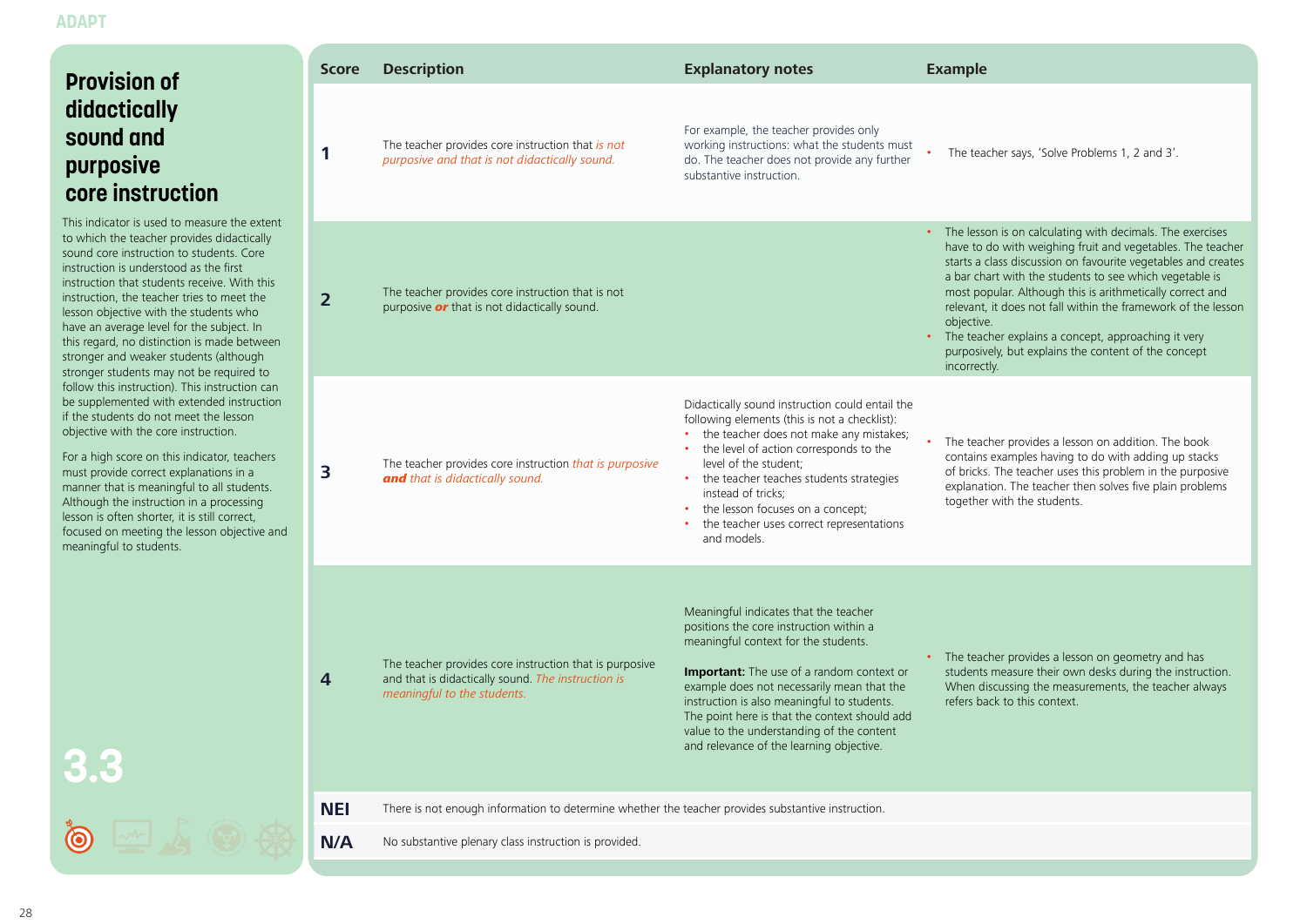| <b>Monitoring of</b>                                                                                                                                                                                                                                                                                                                                                                                                                                                                    | <b>Score</b>   | <b>Description</b>                                                                                                                                             | <b>Explanatory notes</b>                                                                                                                                                                                                     | <b>Example</b>                                                                                                                                                                                                                                                                                                                                                                                                                                                                                                                                                                                                                                     |
|-----------------------------------------------------------------------------------------------------------------------------------------------------------------------------------------------------------------------------------------------------------------------------------------------------------------------------------------------------------------------------------------------------------------------------------------------------------------------------------------|----------------|----------------------------------------------------------------------------------------------------------------------------------------------------------------|------------------------------------------------------------------------------------------------------------------------------------------------------------------------------------------------------------------------------|----------------------------------------------------------------------------------------------------------------------------------------------------------------------------------------------------------------------------------------------------------------------------------------------------------------------------------------------------------------------------------------------------------------------------------------------------------------------------------------------------------------------------------------------------------------------------------------------------------------------------------------------------|
| comprehension and<br>the working process<br>This indicator is used to measure the<br>extent to which the teacher monitors the<br>comprehension and working processes of<br>students. It refers to monitoring during<br>both instruction and processing. Monitoring                                                                                                                                                                                                                      | 1              | The teacher does not monitor comprehension and/or<br>the working process, or monitors them only superficially<br>and/or not purposively.                       |                                                                                                                                                                                                                              | The teacher asks superficial questions (e.g. 'Year 5<br>students, is everything okay?').<br>The teacher does not check on the students until the end<br>of the processing time.                                                                                                                                                                                                                                                                                                                                                                                                                                                                    |
| can be done in many different ways (for<br>example by examining students' work,<br>asking questions, observing or looking at<br>the dashboard). This indicator measures<br>the extent to which the teacher monitors,<br>and not the effect of monitoring. For a<br>high score on this indicator, teachers must<br>regularly monitor comprehension and<br>working processes of students of all levels<br>with regard to the lesson objective, during<br>both instruction and processing. | $\overline{2}$ | The teacher monitors comprehension and the working<br>process regularly and purposively during instruction or<br>processing.                                   | Regularly means that the teacher does this<br>at multiple times. It is also important for the<br>monitoring activities and strategies to be<br>aimed at obtaining information related to the<br>lesson objective.            | During the processing phase, the teacher passes by all<br>students once to check whether they are using the right<br>strategy. Those who are having trouble in this regard are<br>visited an additional time.                                                                                                                                                                                                                                                                                                                                                                                                                                      |
|                                                                                                                                                                                                                                                                                                                                                                                                                                                                                         | 3              | During both instruction <b>and</b> processing, the teacher<br>regularly and purposively monitors comprehension and<br>the working process.                     |                                                                                                                                                                                                                              | The teacher asks many questions during instruction. During<br>processing, the teacher makes a number of rounds helping<br>only those pupils who have indicated they need assistance.                                                                                                                                                                                                                                                                                                                                                                                                                                                               |
|                                                                                                                                                                                                                                                                                                                                                                                                                                                                                         | 4              | During both instruction and processing, the teacher<br>regularly and purposively monitors comprehension and<br>the working process for students of all levels. | All levels explicitly means that the teacher has<br>an overview of students of different levels. To<br>this end, the teacher need not explicitly ask<br>each student a question, but can use various<br>forms of monitoring. | The teacher asks many questions during instruction, walks<br>around a lot during processing and pays attention to<br>students of all levels. In the meantime, the teacher consults<br>the dashboard in the adaptive software to see how far the<br>students are and how it is going.<br>During instruction, the teacher asks a question. The<br>teacher gives all students time to think before giving them<br>a turn. While a student is answering, the teacher observes<br>the reactions of all students. The teacher then asks another<br>student, 'Do you disagree?' The teacher also pays attention<br>to all level groups during processing. |
|                                                                                                                                                                                                                                                                                                                                                                                                                                                                                         | <b>NEI</b>     | There is not enough information to determine whether the teacher monitors comprehension and the working process.                                               |                                                                                                                                                                                                                              |                                                                                                                                                                                                                                                                                                                                                                                                                                                                                                                                                                                                                                                    |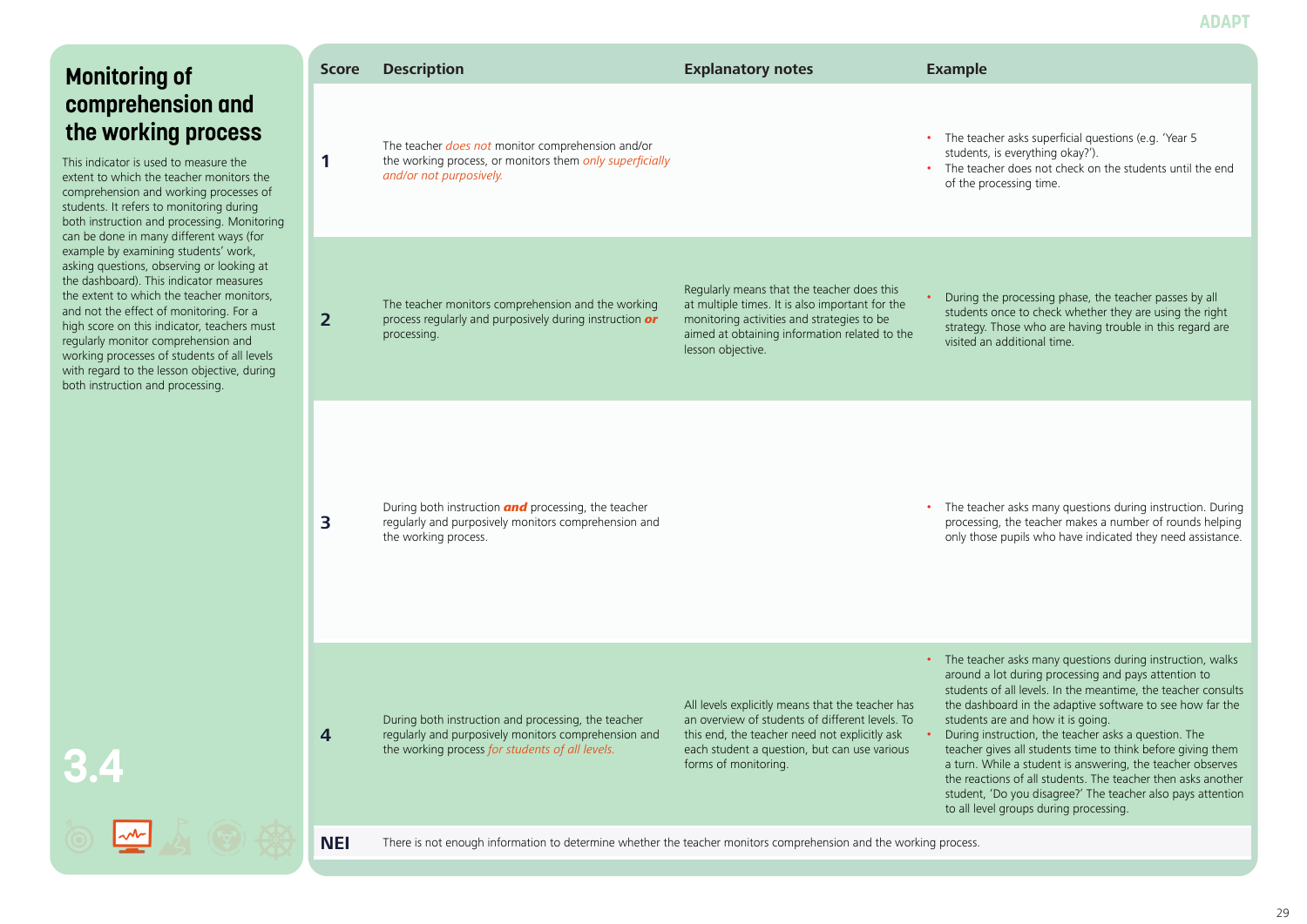#### **ADAPT**

#### **Instruction and processing for the intensive group in the lesson**

This indicator is used to measure the extent to which the teacher coordinates instruction and processing to the needs of the intensive group in the lesson, focusing on ensuring that these students meet the lesson objective and have sufficient time for suitable processing. The following applies in this regard:

- these students need more than core instruction from the teacher in order to meet the lesson objective;
- it is not necessary to identify in advance the students who will follow this instruction (it could be a predetermined group, a group assembled on the spot and/or individual students);
- only the instruction and processing in the intensive group corresponding to the content of the lesson objective are included in the assessment of this indicator. It involves additional instruction, and not supplementary instruction (aimed at a different objective);
- the additional instruction can be provided both before the core instruction (pre-teaching) and after the core instruction (extended instruction);
- the provision of instruction is a proactive activity Briefly responding to students' questions is thus not classified as instruction.

For a high score on this indicator, this instruction must be focused on the correct completion of the assignments, as well as on meeting the lesson objective. The maximum score further requires that students have sufficient time for processing, so that they can actually complete the assignments independently.

Important: It could be that a teacher provides additional instruction or pre-teaching at a time outside of the lesson (for example at the beginning of the day). This indicator nevertheless concerns the attention paid to the intensive group within the lesson.

**3.5**

is the state

|  | <b>Score</b>   | <b>Description</b>                                                                                                                                                                                                                                                                                                                                | <b>Explanatory notes</b>                                                                                                                                                                                                                                                                                                                                                                                                                                           | <b>Example</b>                                                                                                                                                                                                                                                                                                                                                                                                                                                                                                                                                                                                                                                                                                                                                                            |
|--|----------------|---------------------------------------------------------------------------------------------------------------------------------------------------------------------------------------------------------------------------------------------------------------------------------------------------------------------------------------------------|--------------------------------------------------------------------------------------------------------------------------------------------------------------------------------------------------------------------------------------------------------------------------------------------------------------------------------------------------------------------------------------------------------------------------------------------------------------------|-------------------------------------------------------------------------------------------------------------------------------------------------------------------------------------------------------------------------------------------------------------------------------------------------------------------------------------------------------------------------------------------------------------------------------------------------------------------------------------------------------------------------------------------------------------------------------------------------------------------------------------------------------------------------------------------------------------------------------------------------------------------------------------------|
|  | 1              | The teacher does not provide any additional<br>instruction, even though some students are<br>having trouble meeting the lesson objective.                                                                                                                                                                                                         | Assessors can identify students who are having<br>trouble meeting the lesson objective by:<br>1. observing student behaviour (students who<br>give a lot of wrong answers during instruction;<br>students who spend a lot of time processing;<br>students who ask a lot of questions relating to<br>the content of the lesson);<br>2. examining documents (for example the group<br>plan, group overview, module plan);<br>3. asking the teacher after the lesson. | After the core instruction, all students start to work independently.<br>A few students do not manage this well: as soon as the teacher<br>approaches them, they indicate that they do not understand. After<br>a brief explanation by the teacher, they still do not work properly<br>(they are distracted a lot and leaning back in their chairs). At the end<br>of the lesson, the students have written hardly anything on paper<br>independently.                                                                                                                                                                                                                                                                                                                                    |
|  | $\overline{2}$ | The teacher provides additional instruction,<br>but it is not aimed at ensuring that the<br>students in the intensive group meet the<br>lesson objective.                                                                                                                                                                                         | The teacher aims for a lower objective with the<br>intensive group.                                                                                                                                                                                                                                                                                                                                                                                                | During extended instruction, the teacher allows students to work<br>only in the supplementary workbook, as it is better suited to their<br>level. Because the students do not work on the regular assignments,<br>they cannot meet the lesson objective.<br>The teacher gives a brief explanation to weaker students before<br>starting the core instruction (pre-teaching). In this explanation, the<br>teacher focuses primarily on the work instruction (explanation of<br>'the intention' of the exercises, but not their content). After the<br>core instruction, the students still have not had enough substantive<br>instruction to be able to work independently.                                                                                                                |
|  | 3              | The teacher provides additional instruction<br>that:<br>• focuses on meeting the lesson objective<br>with the students in the intensive group;<br>• corresponds to the presumed level of<br>the students.<br>However, the students who needed<br>additional instruction have either too<br>much or too little time for independent<br>processing. | The instruction must meet both of the quality<br>requirements. Otherwise, a score of 2 will be<br>assigned.                                                                                                                                                                                                                                                                                                                                                        | • The teacher uses concrete material and models step by step how<br>students can apply the strategy. The extended instruction takes<br>up so much time, however, that students no longer have time for<br>independent processing.<br>The teacher sits at the instruction table and solves the problems<br>together with the students. In the process, the teacher gives<br>increasing responsibility to the students (quided practice). At the<br>end of the lesson, the students are able to complete the exercises<br>independently. There is no time left for actually practising this with<br>completely independent work.                                                                                                                                                            |
|  |                | The teacher provides additional instruction<br>that:<br>focuses on meeting the lesson objective<br>$\bullet$<br>with the students in the intensive group;<br>corresponds to the presumed level of the<br>students.<br>The students who needed additional<br>instruction have sufficient time for<br>independent processing.                       |                                                                                                                                                                                                                                                                                                                                                                                                                                                                    | Following core instruction on numerical addition, the teacher takes<br>out the MAB material at the instruction table. The teacher has the<br>students use the MAB material to work out the problem. During<br>the modelling, the teacher makes it clear that 10 cubes of 1 are the<br>same as 1 bar of 10, and that a 0 must therefore come under the<br>E and a 1 under the T, which must be added to the tens from the<br>original problem. The students then complete a selection of core<br>assignments independently (choosing whether or not to use the<br>MAB materials).<br>The teacher gives a brief explanation to weaker students before<br>starting the core instruction (pre-teaching). After the core instruction,<br>the students are able to start working independently. |
|  | <b>NEI</b>     | التمام ومطاهم مرما مرما الممامات بمومر                                                                                                                                                                                                                                                                                                            |                                                                                                                                                                                                                                                                                                                                                                                                                                                                    | There is not enough information available to determine whether the teacher provides instruction to the intensive group or whether the instruction to the intensive group is                                                                                                                                                                                                                                                                                                                                                                                                                                                                                                                                                                                                               |

**N/A** There is no intensive group with regard to this lesson objective.

provided on another day.

30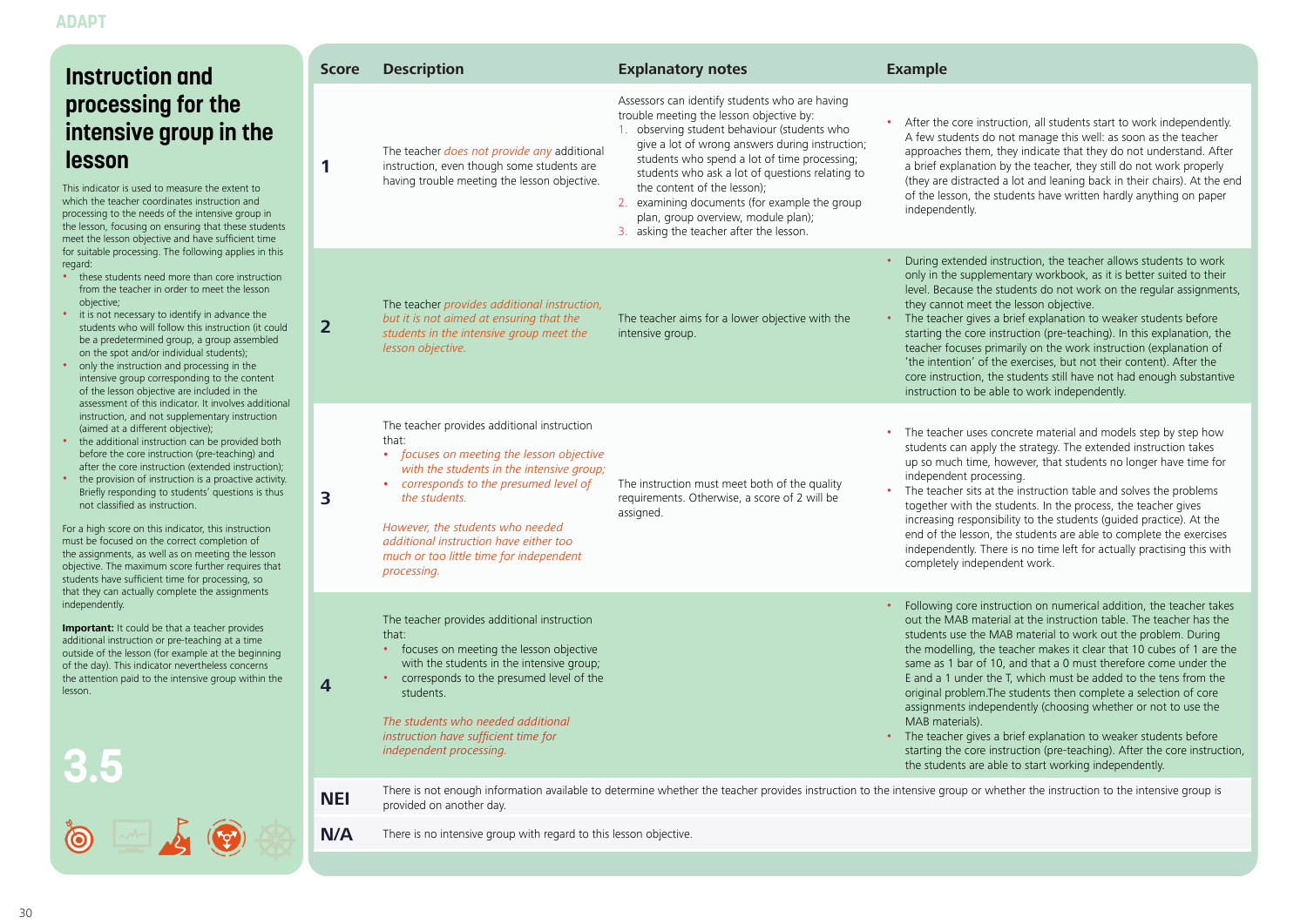#### **Challenging the enrichment group in the lesson**

This indicator is used to measure the extent to which the teacher, during instruction and processing, challenges students who have very little difficulty in meeting the lesson objective.

1

2

3

4

The following applies in this regard:

- these students can meet the objective of the current lesson without or after very limited instruction from the teacher, or they have already met the lesson objective before the start of the lesson;
- it is not necessary to identify in advance the students concerned (it could be a predetermined group, a group assembled on the spot and/or individual students).

To achieve a high score on this indicator, teachers must devote explicit, proactive attention to these students, as part of the group as a whole. The processing for these students must also be challenging.

Important: It could be that a teacher provides broader or more advanced instruction at a time outside of the lesson (for example with remedial teachers or in a bonus class). This indicator nevertheless concerns the attention paid to the enrichment group within the lesson.

Score Description Explanatory notes Example During instruction and processing, the teacher devotes little or no substantive attention to the enrichment group, taking their level into consideration. Assessors can identify students who have very little difficulty meeting the lesson objective by: 1. Observing students' behaviour (students who are allowed to start working sooner because they already understand the material; students who ask hardly any questions and/or who complete the work quickly; students who are allowed to work outside the classroom) 2. examining documents (for example the group plan, group overview, module plan) 3. asking the teacher after the lesson. These students have to follow the entire core instruction, even though it is beneath their level. The teacher notices that the students already understand the material, but takes no action. During instruction, the teacher devotes little or no substantive attention to the enrichment group, taking their level into consideration. The processing for the enrichment group is adjusted to their level. The instruction is not adjusted. Students are sufficiently challenged in the processing. Such processing could consist of both compacted core processing and broader or more advanced processing. classroom. They can always ask questions of the teacher. The teacher devotes attention to the students in the enrichment group at their own level, separate from the plenary class instruction. The processing for the enrichment group is adjusted to their level. The attention to the enrichment group is not related to the instruction provided to the other students. The teacher involves students from the enrichment group at their own level in at least part of the plenary class instruction. The processing for the enrichment group is adjusted to their level. During the plenary class explanation, the teacher can involve the students from the enrichment group at their own level in the introduction, explanation and/or the conclusion.

• Students who are stronger in arithmetic participate in the plenary class instruction, during which the teacher does not take their level into consideration. Thereafter, these students start working on independent processing (bonus assignments) outside the

enrichment work.

• The students who are stronger in arithmetic start working independently. After providing instruction to the rest of the class, the teacher stops by them to provide brief instructions for their

• During the introduction to the lesson, the teacher poses more challenging questions to the stronger students. They then start working on the bonus exercises.

**3.6**<br>◎ 圖方

There is not enough information available to determine whether the teacher provides instruction to the enrichment group or whether the instruction to these students is provided on another day.

There is no enrichment group in relation to this lesson objective, or the teacher is not responsible for teaching these students during this lesson. This indicator is also not applicable if the students are working with another teacher during this lesson (this does NOT include: working independently at another location).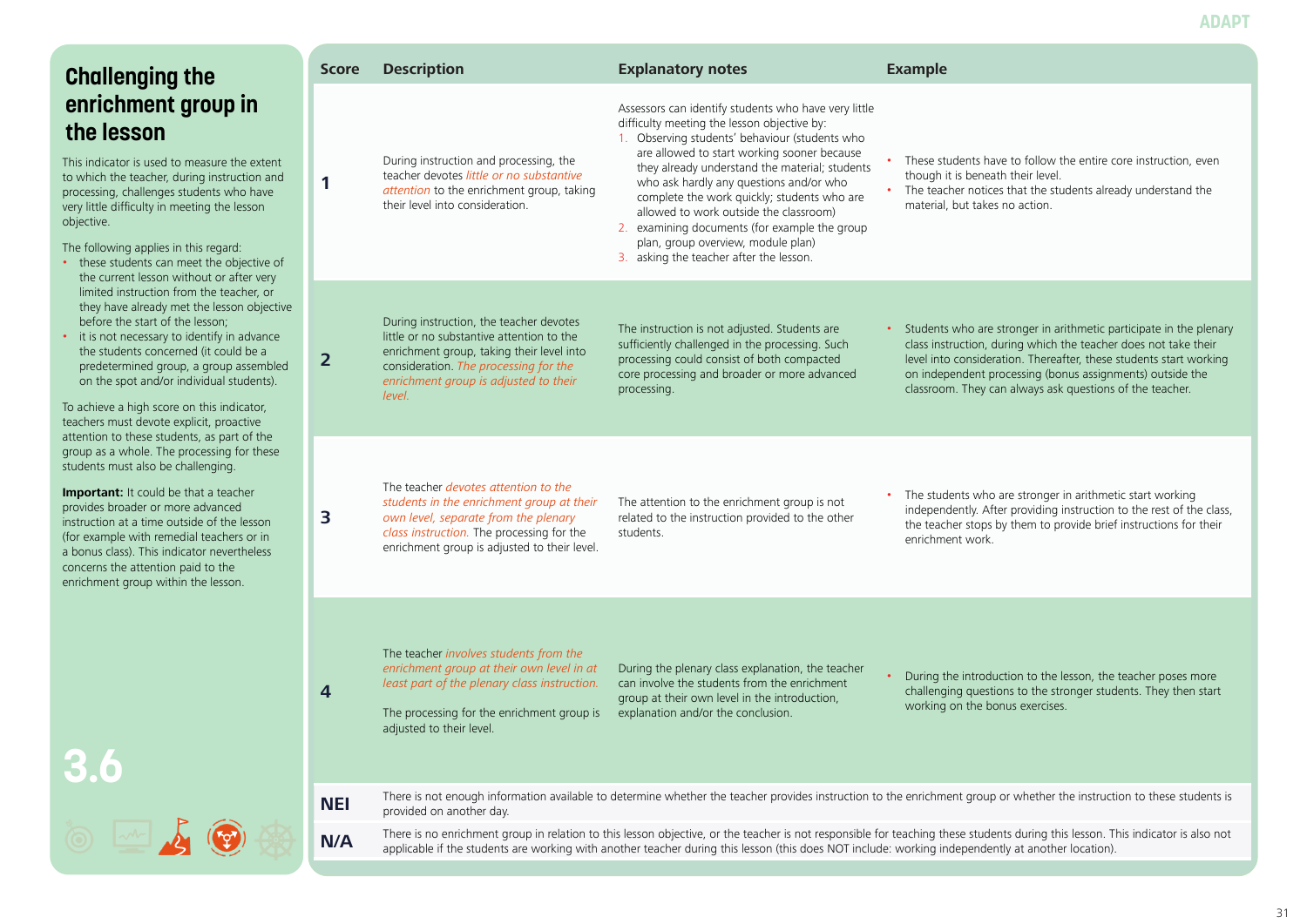| <b>Encouragement of</b> |
|-------------------------|
| self-regulation during  |
| the lesson              |

This indicator is used to measure the extent to which the teacher encourages students (or groups of students) in the regulation of their own learning processes. To receive a high score on this indicator, teachers must do this at different times and in different ways, in addition to monitoring and, if deemed necessary, intervening.

The following are examples of different ways of encouraging self-regulation during the lesson:

- Having students determine where they stand with regard to the objective;
- Allowing students to choose for themselves whether they will participate in the instruction;
- Providing students with choices during processing;
- Allowing students to choose the final product themselves;
- Having students engage in conscious reflection during the lesson;
- Having students engage in conscious evaluation after the lesson.

| <b>Score</b> | <b>Description</b>                                                                                                                                                                 | <b>Explanatory notes</b>                                                                                                                                                                                                                                                                                                                               | <b>Example</b>                                                                                                                                                                                                                                                                                                                                                                                                                                                                                                                                                                                                                                                                                                                                                                                                                       |
|--------------|------------------------------------------------------------------------------------------------------------------------------------------------------------------------------------|--------------------------------------------------------------------------------------------------------------------------------------------------------------------------------------------------------------------------------------------------------------------------------------------------------------------------------------------------------|--------------------------------------------------------------------------------------------------------------------------------------------------------------------------------------------------------------------------------------------------------------------------------------------------------------------------------------------------------------------------------------------------------------------------------------------------------------------------------------------------------------------------------------------------------------------------------------------------------------------------------------------------------------------------------------------------------------------------------------------------------------------------------------------------------------------------------------|
| 1            | The teacher provides either no choice or no meaningful<br>choice to the group or to individual students.                                                                           | A meaningful choice means that the teacher<br>provides students with a choice related to<br>meeting the lesson objective. The teacher<br>encourages the students to think about what<br>they need in order to achieve the objective.                                                                                                                   | The students are free to choose the order in which they<br>will solve the problems.                                                                                                                                                                                                                                                                                                                                                                                                                                                                                                                                                                                                                                                                                                                                                  |
| 2            | The teacher provides one or more meaningful choices<br>to the group or to individual students. The teacher does<br>not monitor.                                                    | The teacher provides one or more<br>meaningful choices to the group or to<br>individual students. The teacher does not<br>monitor.                                                                                                                                                                                                                     | The teacher has multiple types of processing or<br>instructional groups, and the students are free to make<br>their own choices in this regard. The teacher has no<br>overview of the students' choices.                                                                                                                                                                                                                                                                                                                                                                                                                                                                                                                                                                                                                             |
| 3            | The teacher provides choices to the group or to<br>individual students in a single, specific manner. In<br>addition, the teacher monitors these choices,<br>intervening as needed. | A single, specific manner means that the<br>teacher can provide choices at different<br>times, but that it is always the same type of<br>choice. One example could be the choice of<br>whether or not to follow the explanation.<br>Intervention means that the teacher has the<br>students reconsider their choices or makes<br>the choices for them. | After providing the core instruction, the teacher allows the<br>students to decide for themselves whether they wish to<br>participate in the extended instruction. In this regard, the<br>teacher maintains an overview of whether certain student<br>do indeed sign up for the instruction. If they do not do<br>this, the teacher briefly checks whether the students truly<br>do already understand the material.<br>Once students have made the choice to complete an<br>enrichment assignment, the teacher monitors whether thi<br>choice was appropriate. The teacher discusses with the<br>students whether the assignment was indeed sufficiently<br>challenging. If the students report that it was not, the<br>teacher asks them what they will choose next time in orde<br>to ensure that it is sufficiently challenging. |
| 4            | The teacher provides meaningful choices to the group<br>or individual students in multiple ways. In addition, the<br>teacher monitors these choices, intervening as needed.        | For a high score on this indicator, teachers<br>must demonstrate that they have a broad<br>repertoire of self-regulation activities and that<br>they apply them in multiple ways during the<br>lesson.                                                                                                                                                 | In addition to having the students consider whether they<br>do or do not wish to follow the instruction, the teacher<br>allows them to choose which processing exercises they<br>wish to complete. In this regard, the teacher encourages<br>the students to choose the five exercises that they find<br>most difficult.                                                                                                                                                                                                                                                                                                                                                                                                                                                                                                             |
| <b>NEI</b>   | There is not enough information to determine whether the teacher provides meaningful choices to the group or to individual students.                                               |                                                                                                                                                                                                                                                                                                                                                        |                                                                                                                                                                                                                                                                                                                                                                                                                                                                                                                                                                                                                                                                                                                                                                                                                                      |

- After providing the core instruction, the teacher allows the teacher maintains an overview of whether certain students
- enrichment assignment, the teacher monitors whether this teacher asks them what they will choose next time in order

32

**3.7**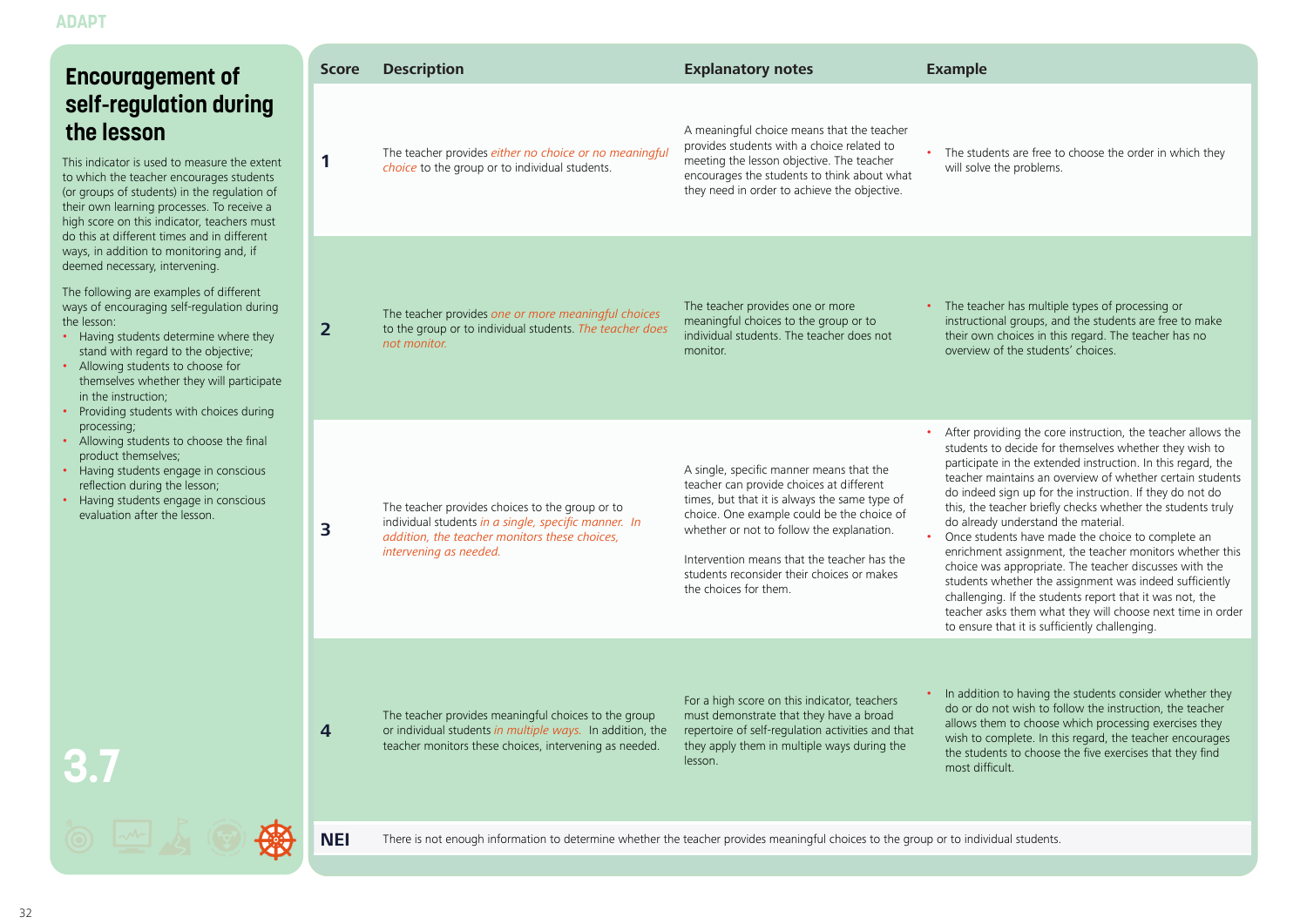| <b>Conclusion of the</b> |  |
|--------------------------|--|
| lesson                   |  |

This indicator is used to measure the extent to which the teacher concludes the lesson. At the end of the lesson, the teacher engages in evaluation with all students with regard to whether they have achieved the lesson objective. For a high score on this indicator, teachers must involve all students in the evaluation of the lesson objective during the conclusion of the lesson. It is not necessary for all students to have answered the question, but all students must be activated. To achieve the maximum score on this indicator, teachers must check to ensure that the students have arrived at the correct answer, as well as to ensure that they have properly understood the strategy being taught and that they have understood what they were doing.

| <b>Score</b>               | <b>Description</b>                                                                                                                                                                                                                                                                                                                                                                                                                                                                                                                               | <b>Explanatory notes</b>                                                                                                                                                                                                                                                                                                                                                                                                                                                                        | <b>Example</b>                                                                                                                                                                                                                                                                                                                                                                                                                                                                                                                                                |
|----------------------------|--------------------------------------------------------------------------------------------------------------------------------------------------------------------------------------------------------------------------------------------------------------------------------------------------------------------------------------------------------------------------------------------------------------------------------------------------------------------------------------------------------------------------------------------------|-------------------------------------------------------------------------------------------------------------------------------------------------------------------------------------------------------------------------------------------------------------------------------------------------------------------------------------------------------------------------------------------------------------------------------------------------------------------------------------------------|---------------------------------------------------------------------------------------------------------------------------------------------------------------------------------------------------------------------------------------------------------------------------------------------------------------------------------------------------------------------------------------------------------------------------------------------------------------------------------------------------------------------------------------------------------------|
| 1                          | The teacher does not devote any attention to the<br>conclusion of the lesson in order to determine whether<br>the objective has been met.                                                                                                                                                                                                                                                                                                                                                                                                        |                                                                                                                                                                                                                                                                                                                                                                                                                                                                                                 | • While the students are still working on the processing, the<br>bell sounds and the arithmetic lesson is over.<br>The teacher says, 'Everybody, close your books. Now we're<br>going to do spelling'.                                                                                                                                                                                                                                                                                                                                                        |
| or<br>$\bullet$<br>2<br>or | • The teacher concludes the lesson, but does not<br>do much of anything to involve students in the<br>conclusion of the lesson;<br>The teacher discusses (either with or without<br>students) the process (working attitude) and/or<br>the product (completed work) of the students.<br>The conclusion of the lesson does not focus on<br>determining whether the objective of the lesson<br>has been met by all students;<br>The teacher meets all of the conditions for a score<br>of 3 or 4, but only a few students are involved in<br>this. | If the teacher only discusses the working<br>process or the product (e.g. the number of<br>wrong answers on the exercises), this does<br>not automatically mean that the students<br>have met the objective.                                                                                                                                                                                                                                                                                    | The teacher asks, 'How was it?' and has one or two<br>students answer.<br>The teacher says, 'You all did great!' or, 'Good job! Next<br>time, Year 5 could be a bit quieter when Year 6 is having<br>instruction'.<br>The teacher repeats what they have done this lesson, but<br>$\bullet$<br>does not involve the students.<br>The teacher asks one student to tell how the problems<br>could be solved.<br>The teacher asks the students how many exercises they<br>have gotten wrong during the processing.                                               |
| 3                          | At the end of the lesson, the teacher engages in<br>evaluation with all students concerning whether<br>they have met the objective by checking whether the<br>students are now able to give the right answer.                                                                                                                                                                                                                                                                                                                                    | At the end of the lesson, the teacher checks<br>whether students are now able to do it<br>(answer check). It is still unclear whether<br>the students have used the right strategy<br>or whether they actually understand the<br>material and are not simply applying a trick.                                                                                                                                                                                                                  | • At the end of the lesson, the teacher has all students solve<br>three problems on erasable boards and checks whether the<br>answers are correct.<br>The teacher quizzes the students and only looks at the<br>correct answers.<br>The teacher writes two problems on the board and has<br>$\bullet$<br>all students think about them. The teacher then asks two<br>students for the answers.                                                                                                                                                                |
| 4                          | At the end of the lesson, the teacher engages in<br>evaluation with all students concerning whether they<br>have met the objective by checking whether the students<br>actually understand what has been taught.                                                                                                                                                                                                                                                                                                                                 | At the end of the lesson, the teacher checks<br>whether the students now understand the<br>material (strategy check).<br>This is actually more about the 'how'<br>question: the strategy. The teacher evaluates<br>whether the objective has been met (for<br>example by solving a problem together or<br>by having the students express their solution<br>strategies). Although it is not necessary for all<br>students to have a turn to speak, they are all<br>encouraged to think about it. | At the end of the lesson, the teacher has all students<br>solve a number of problems with a quiz. The teacher<br>checks which strategies the students are using to solve the<br>problems and repeatedly emphasises the strategy that was<br>central to the lesson.<br>The teacher writes a few problems on the board and<br>has all students think about them. The teacher asks two<br>students to explain what they have done and what the<br>answers are. The teacher then asks the rest of the class if<br>they have also solved the problems in this way. |
| <b>NEI</b>                 | There is not enough information to determine whether a lesson conclusion has taken place.                                                                                                                                                                                                                                                                                                                                                                                                                                                        |                                                                                                                                                                                                                                                                                                                                                                                                                                                                                                 |                                                                                                                                                                                                                                                                                                                                                                                                                                                                                                                                                               |

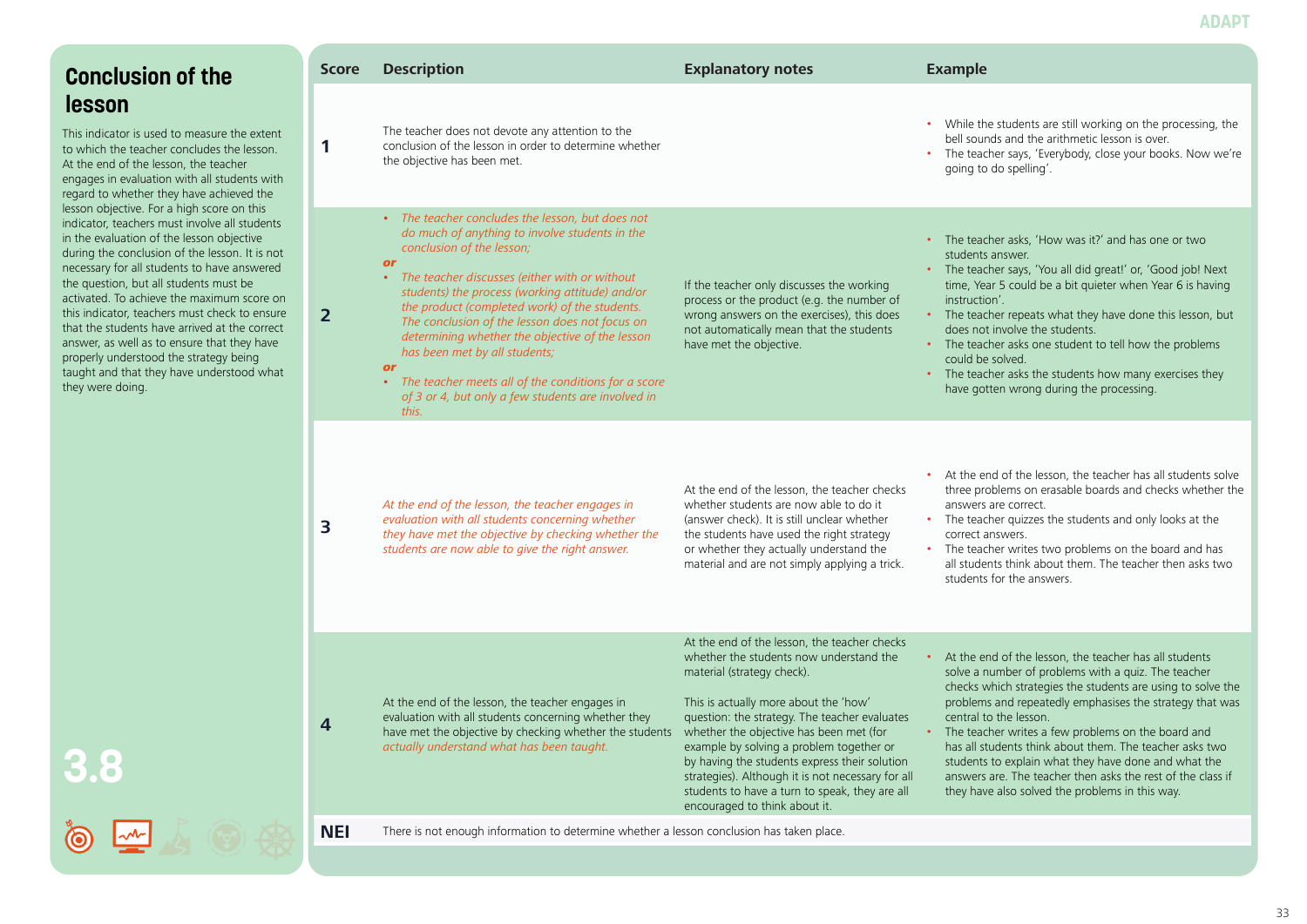**ADAPT**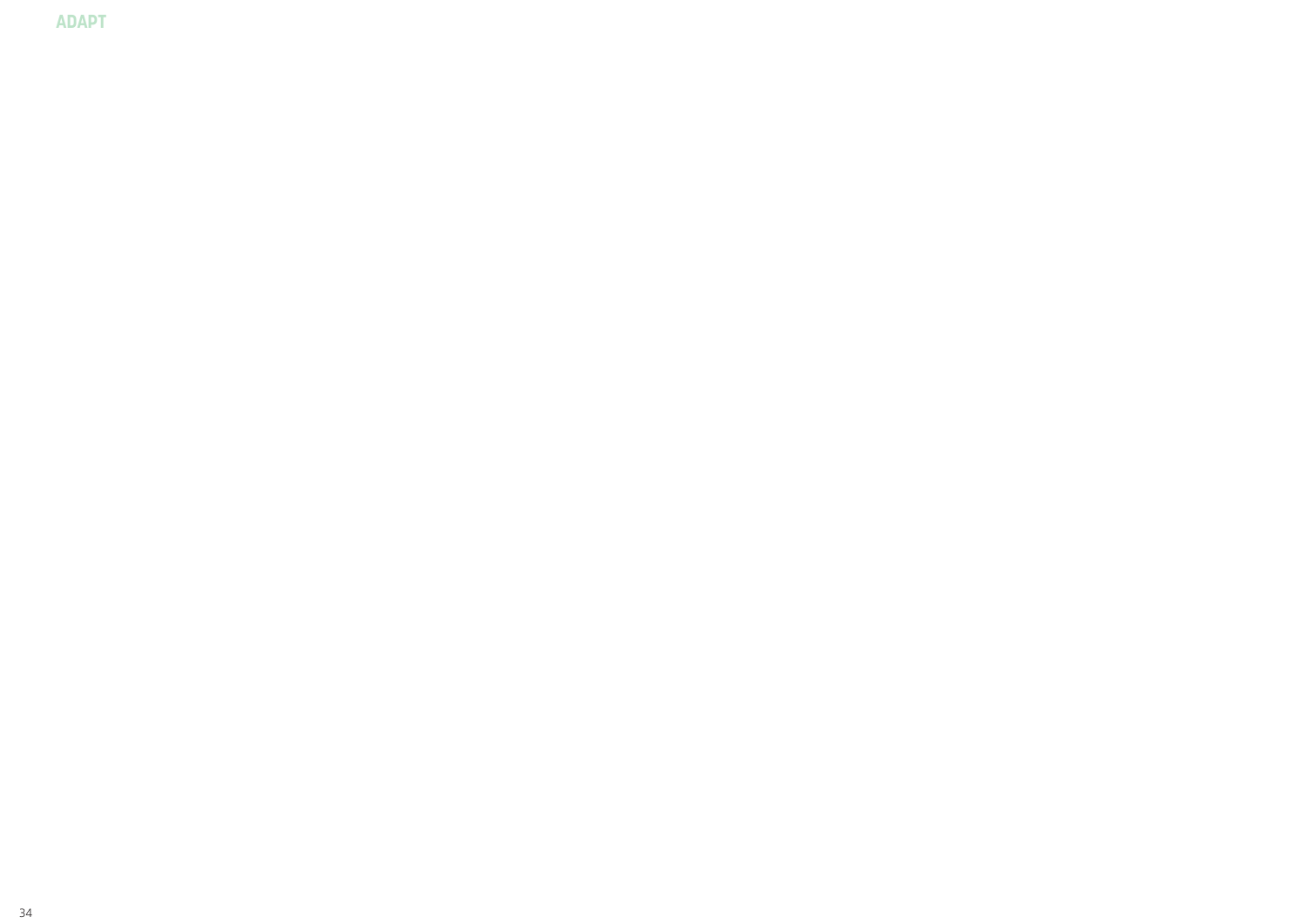The fourth and final phase in the process of differentiation is the evaluation that takes place after the lesson. During this phase, the teacher evaluates whether the lesson objective has been met by the students. The extent to which teachers demonstrate the skills associated with this phase is measured according to the following indicator:

4.1 Evaluation and determination of follow-up actions